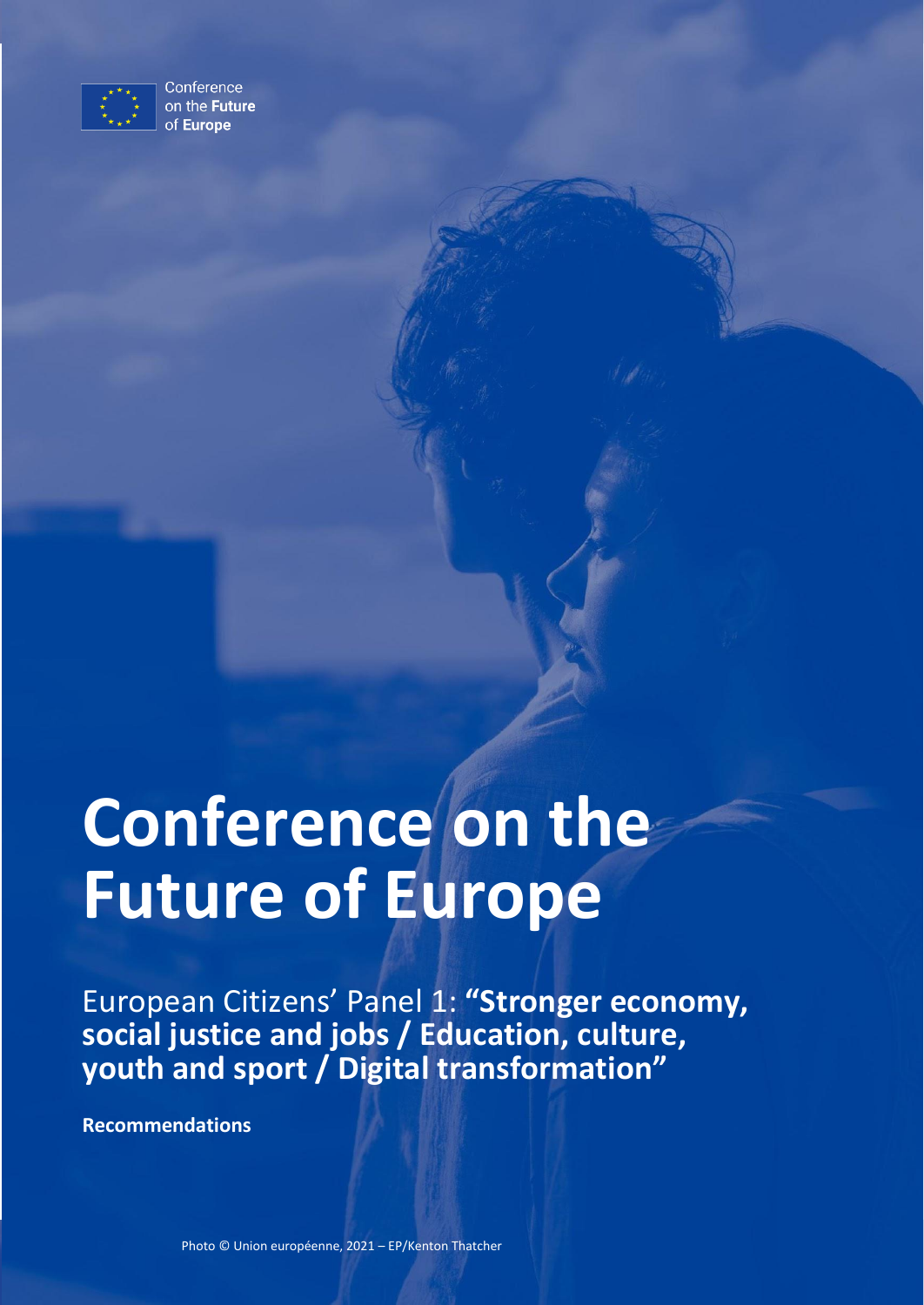## **Conference on the Future of Europe**

#### **European Citizens' Panel 1:**

## **"Stronger economy, social justice and jobs / Education, culture, youth and sport / Digital transformation"**

## **RECOMMENDATIONS ADOPTED BY THE PANEL (TO BE TAKEN FORWARD TO THE PLENARY)**

**Stream 1: Working in Europe**

## Substream 1.1 Labour Market

- **1. We recommend the introduction of a minimum wage to ensure similar quality of living across all Member States. We acknowledge the existing efforts in the EU directive COM(2020) 682 to standardise the way of living. The minimum wage needs to secure a minimum net income to achieve an essential objective: everyone in need should have more money to spend. The minimum wage should take into consideration the following aspects:** 
	- **The EU should ensure the effective implementation because currently not all Member States apply worker protection adequately.**
	- **Special attention should be put on monitoring and tracking improvement in the standard of living.**
	- **The minimum wage must factor in the purchasing power in different countries. A regular review cycle is necessary to adjust for the changing cost of living (e.g. by inflation).**

We recommend this because a minimum wage enhances social justice in the labour market and improves the concrete living conditions of employees in all Member States. This is especially important in the context of a fast changing working environment, e.g. by digitalisation.

**2. There is already an EU regulation (EU´s Working Time Directive - 2003/88/EC) in place. However, it is not sufficient to ensure a healthy work life balance. As a first step, we recommend that the existing framework needs a review if it is adequate for the current circumstances. Secondly, the EU should establish a stricter monitoring mechanism to ensure implementation in all Member States. Special attention needs to be paid to different sectors that have different levels of stress and burdens, both psychologically and physically.** 

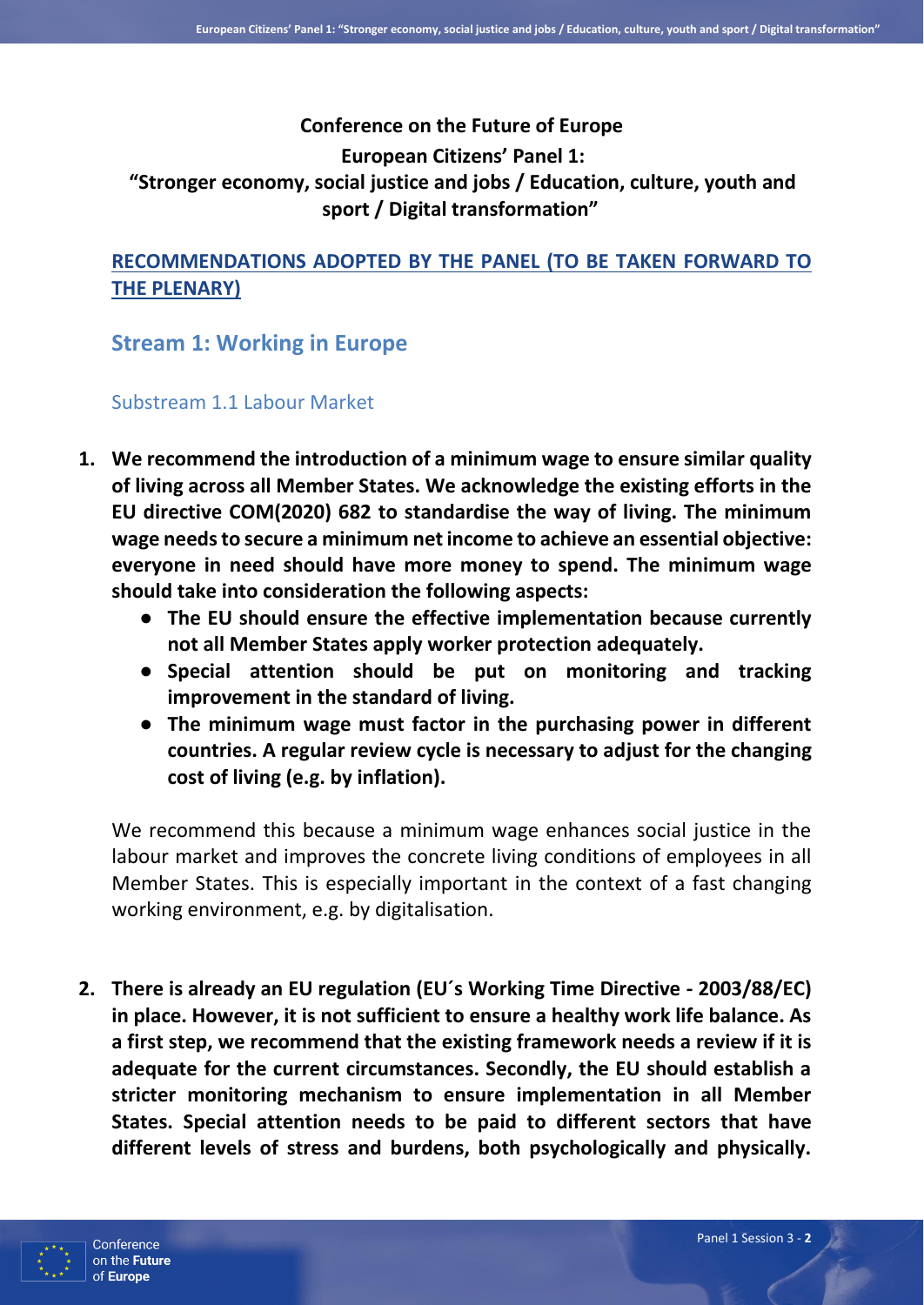**However, at the same time, other sectors rely on more flexibility from their employees to adjust for specific corporate needs.**

We recommend this because an improved work-life balance is important because it enhances social cohesion and contributes to a level playing field among employees. Also, it positively affects the individual well-being of employees.

#### Substream 1.2 Youth and Employment

**3. We recommend the harmonisation of the level of all different education programs in the EU with acceptance of the national content. Accordingly, we recommend that the professional degrees are validated and mutually recognised in all EU Member States.**

We recommend this because we want to facilitate European labour mobility and reduce the administrative burden.

**4. We recommend that high school students (from 12 years old on) should have an insight into their future labour market by giving them the opportunity to have several high quality observatory visits in profit and non-profit organisations. We propose to encourage companies to accept observing students by granting them subsidies. In remote areas where there is less opportunity, local schools, governments, organisations and companies must work closely together to realise that those observatory visits are also effective.**

We recommend this because we want youngsters to gain insight into the different possibilities in the labour market so that they can make a better choice for their studies and their professional future and understand the importance of the right study. It also teaches them what responsibility is and that they should have respect for the labour market. It will help youngsters with the integration in the labour market. It is a win-win situation for both sites.

**5. We recommend that practising soft skills should be integrated in all the courses in the curricula in schools. By soft skills we mean: listening to each other, encouraging dialogue, resilience, understanding, respect and appreciation for others, critical thinking, self-study, remaining curious, result-**

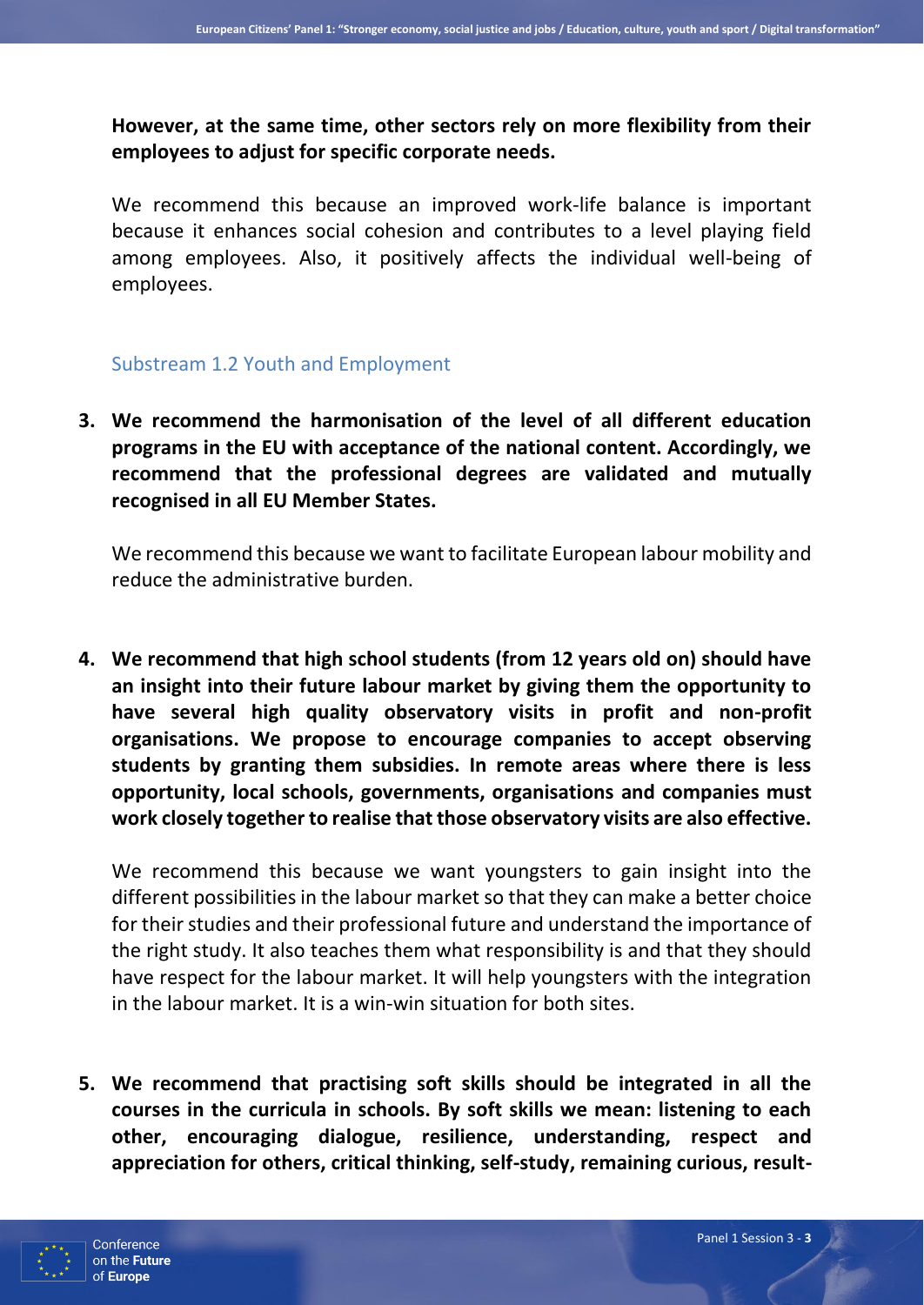**oriented. Teachers should be trained in the transmission of these skills by collaborating closely with social workers and/or psychologists. Other suggestions for execution: organise exchange programs for students between schools, organise participation in sports and cultural events cross-schools etc.**

We recommend this because soft skills are basic skills needed, which are lost in the digital age and are absolutely necessary in the future life of our youth. Therefore we stress bringing them in the curriculum so it helps them to be resilient and helps them to avoid and overcome mental issues they might experience in their future life. Social skills strengthen inter-human relations and therefore help people find their place in society.

**6. We recommend that in case of a serious crisis (e.g. health crisis, war, etc.) well prepared plans with detailed scenarios are ready to deploy in a flexible way to minimise the impact on our youngsters in their studies, vocational training, mental wellbeing etc. By impact we mean: higher cost of studying or training, obliged prolongation of studies, internships that could not be carried out, increase of mental health problems. The scripts have to be rolled out to minimise the impact on youngsters and their transition to the labour market.**

We recommend this because the position of the youngsters is very vulnerable in times of crisis.

#### Substream 1.3 Digitalization at Work

**7. We recommend that the EU introduces or reinforces existing legislation that regulates so-called 'smart working' [= working online and remotely, e.g. home office or from another location connected online]. Further, we recommend that the EU legislates to incentivise companies to be socially responsible and to keep high-quality 'smart working' jobs within the EU. The incentives can be financial and/or reputational, and should take into account existing internationally recognised Environmental, Social, and Governance (ESG) criteria. For this to happen, the EU should set up a working group composed of experts from all interested stakeholders to explore and strengthen such legislation.**

We recommend this because we need to promote high quality 'smart working' jobs and avoid their relocation to lower-cost, non-EU countries. The Covid-19

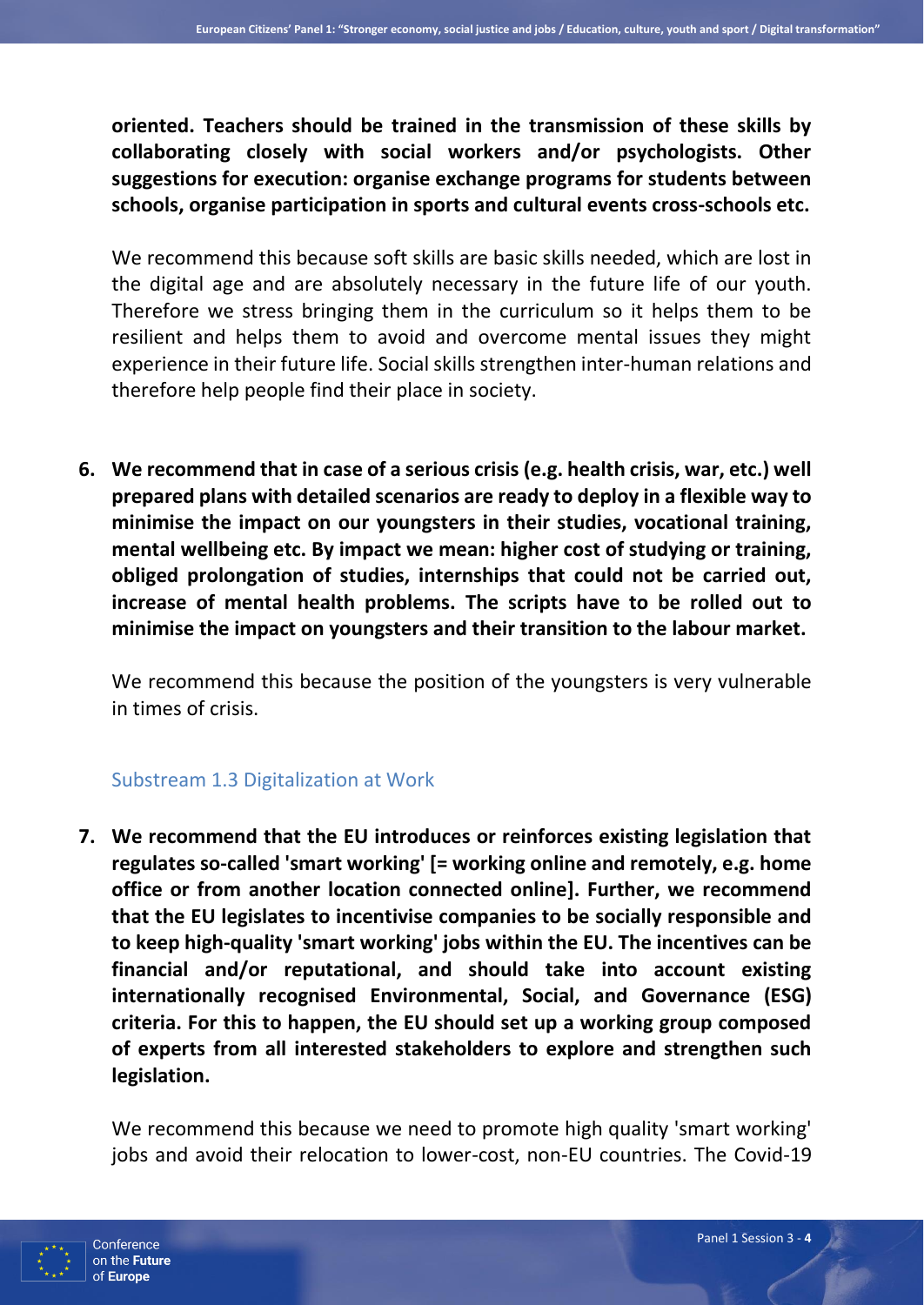pandemic and the global economic trends increase the urgency to protect jobs in the EU and regulate 'smart working'.

**8. We recommend that the EU guarantees the right to digital training for all EU citizens. In particular, young people's digital skills could be boosted with the introduction of an EU certification in schools that would prepare them for the future job market. We also recommend specific training at the EU level to retrain and up-skill workers to remain competitive in the job market. Lastly, we recommend the EU raises more awareness about existing digital platforms that connect people to employers and to help them find jobs in the EU, e.g. EURES.**

We recommend this because certified digital skills are fundamental for people to enter the job market and for workers to re-skill and stay competitive.

# Stream 2: An Economy for the Future

#### Substream 2.1 Innovation and European Competitiveness

- **9. We recommend that the EU creates opportunities for different entities (universities, corporations, research institutes, etc.) to invest in research and innovation aiming to develop:** 
	- **new materials, intended to serve as more sustainable and biodiverse alternatives to those currently in use,**
	- **innovative uses of existing materials (also based on recycling and stateof-the-art techniques which have the smallest environmental footprint). We recommend this to be an ongoing, long-term commitment from the EU (at**

**least until 2050).** 

We recommend this because we live on a planet with finite resources. If we want to have a future, we need to protect the climate and look for planet-friendly alternatives. We also want the EU to become a leader in this field with a strong, competitive advantage in the international arena. The intention of the recommendation is to produce innovative results that can be applied broadly and implemented across various fields and countries. It would also positively impact the economy and the labour market by creating new job opportunities in the field of sustainable innovation. It could contribute to combating social

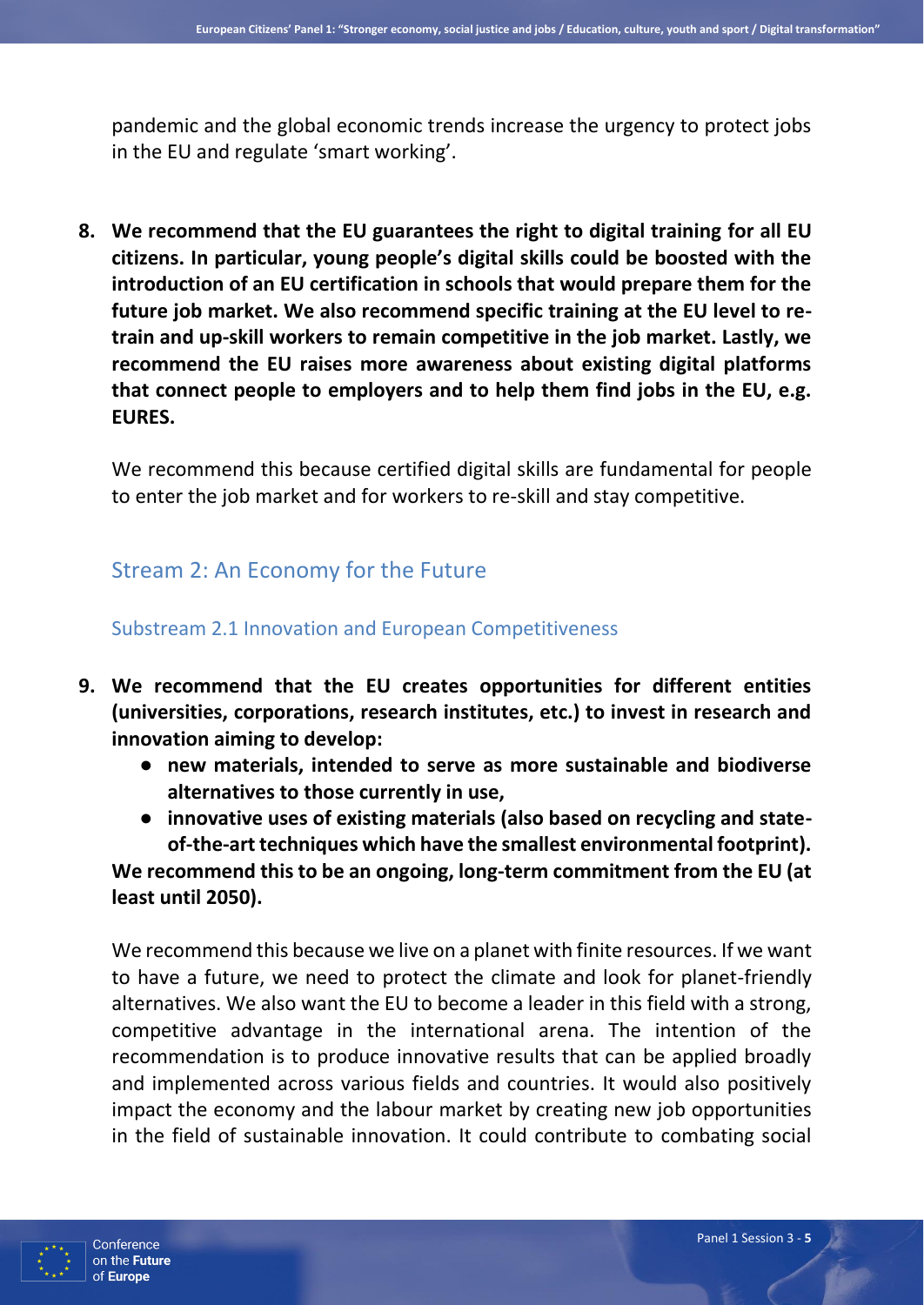injustices by replacing current, exploitative production means with new, more ethical ones.

**10. We recommend that the EU makes a long term, ongoing commitment to largely increase its share of sustainably sourced energy, using a diverse range of renewable sources that have the lowest environmental footprint (based on a holistic life-cycle assessment). Furthermore, the EU should invest in improving and maintaining the quality of electrical infrastructure and the electrical grid. We also recommend that access to energy and energy affordability are recognised as a basic right of citizens.**

We recommend this because:

- Diversifying energy sources (including solar, wind, hydrogen, seawater, or any future sustainable methods) would make the EU more energyindependent,
- it would lower electricity costs for EU citizens,
- it would create jobs and restructure the energy market (especially in regions that were thus far dependent on fossil fuels),
- it could encourage scientific development of innovative techniques of energy sourcing,
- the quality of the electric infrastructure and the electrical grid are as important as energy sources, allowing for smooth, efficient, and affordable distribution and transport of energy.
- **11. We recommend that the EU actively promotes greener production processes, through subsidising or otherwise rewarding companies that invest in lowering the environmental costs of their production. Furthermore, we require an effort to recultivate post-industrial sites and establish protected green zones around existing sites. Companies should be required to finance these efforts, at least in part, from their own pocket.**

We recommend this because production processes are an important element in the supply chain. Making them more environmentally friendly could greatly reduce our climate impact. We believe companies and industries should be held accountable for how they produce their products (including recultivation and environmental protection measures). Making production processes greener also prepares companies for the future and makes them more resilient (which protects jobs).

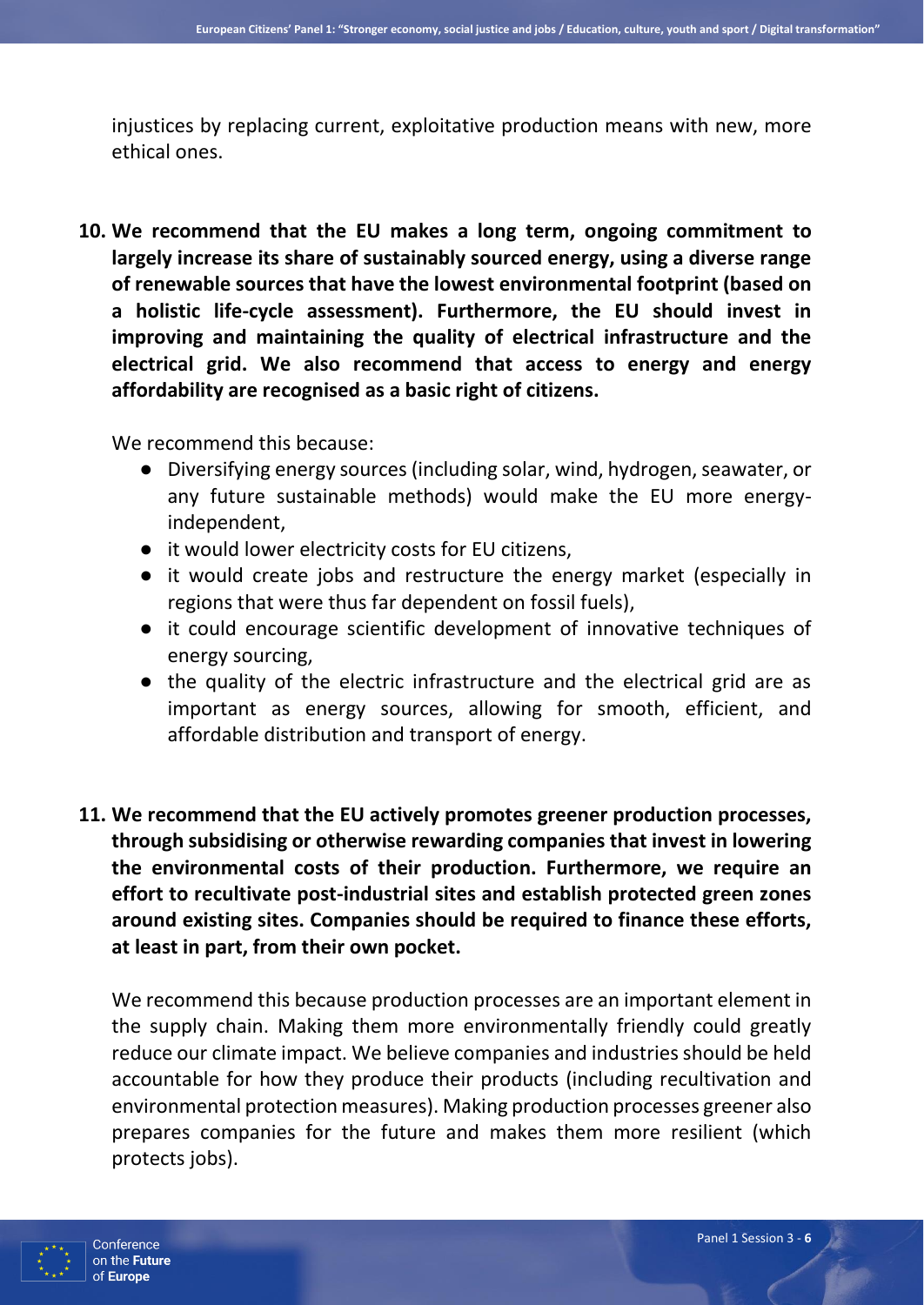#### Substream 2.2 Sustainable Economy / Substream 2.3 Taxation

**12. We recommend that plastic containers are abandoned and to generalise reusable ones. There should be incentives for consumers and companies, so it will not be more expensive to buy goods in bulk ("en vrac" in French or "sfuso" in Italian) for a consumer as opposed to packaged ones. Companies contributing to this transition should have fiscal benefits and those that do not should pay more taxes. For those products that cannot be reused, they should be recyclable and/or biodegradable. A public or oversight institution to monitor everything is required, to set the rules and to share them with everyone. It is recommended to educate, communicate - also through social media - about these actions to both companies and consumers to change their behaviours in the long term. Companies should be encouraged and helped to find the best solutions with their own waste (construction companies for example).** 

We recommend this because we all have to be responsible for our actions. So we have to rethink all production processes. Recycling requires a lot of resources (water, energy), so it cannot be the only answer. This is why we propose to commercialise bulk goods. Recycling should only be used for easily recyclable materials. And we know with the Finnish example that it is possible to recycle a very large part.

**13. We recommend having the same fiscal rules in Europe and harmonising fiscal policy across all the EU. Tax harmonisation should allow leeway for individual Member States to set their own tax rules but still prevent tax evasion. It will end harmful fiscal practices and tax competition. Taxes should concern commercial transactions in the location where they occur. When a company sells in a country they should pay taxes in this particular country. These new rules would aim to prevent delocalisation and ensure that the transactions and production take place between European countries.** 

We recommend this to protect and develop jobs, economic activities in Europe and with equity between the Member States. It will bring a common understanding within Europe of the fiscal system. It intends to end the absurd monopoly situation of giant companies who do not pay enough taxes compared to smaller companies. It will also bring the money where commercial activities are carried out.

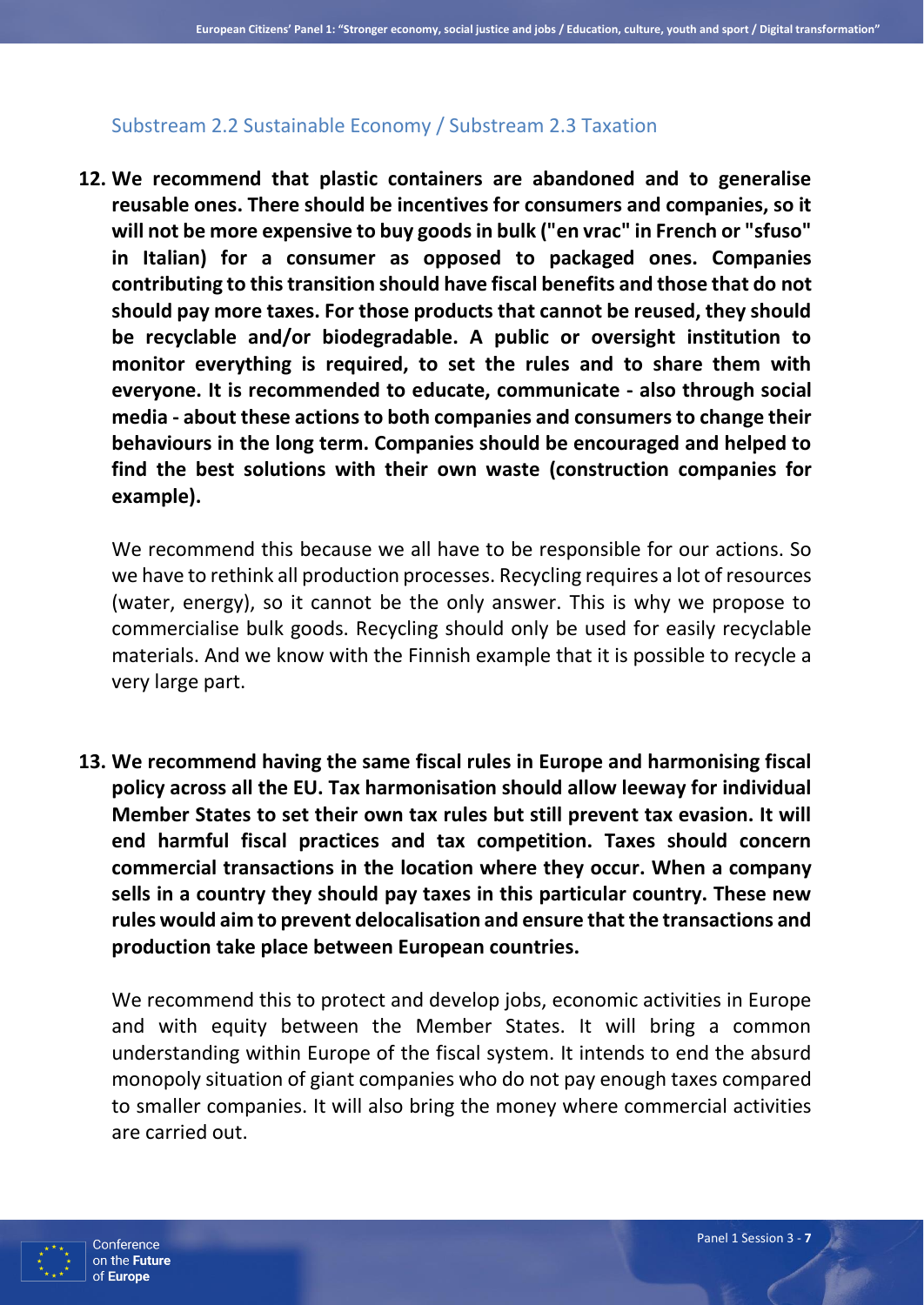**14. We recommend getting rid of the system of planned obsolescence of all electronic devices. Change should happen both on an individual and commercial level, to guarantee that we can own, repair, and upgrade in the long term. We recommend the promotion of refurbished devices. Through regulation, it would be compulsory for companies to guarantee the right to repair, including upgrades and software updates, and to recycle all devices in the long term. It is also recommended that every company should use standardised connectors.**

We recommend this because in the modern world, products tend to last 2 years, we want them to have a much longer lifespan of about 10 years. This proposition will have a positive impact on climate change and ecology. It will also reduce costs for consumers and reduce consumerism.

**15. We recommend helping everyone to learn about our environment and its connection to everyone's individual health through education. Educational courses will help everyone to define their own personal strategies to integrate these topics into their lives. This education should start at school with specific subjects addressing all ecological issues, and we should continue to be educated throughout our entire lives (at work for instance). It will contribute to reducing waste and protecting the environment and human health. This education will promote local consumption of healthy and non processed products, sourced from local producers. Those who do not act to reduce waste will have to take a free training course on these issues. To enable this lifestyle adaptation, prices need to be fair for the producer and the consumer. Consequently, we propose that small, local and environmentally friendly producers will have tax exemptions.**

We recommend this because we believe that many people do not yet feel concerned by these issues. This is why we need education about this for everyone. Furthermore, local and healthy products tend to be unaffordable for many. We have to ensure that locally made products are more widely available to all.

#### Substream 2.4 Agriculture / Substream 2.5 Digital Infrastructure

**16. We recommend the implementation of a common European easy-tounderstand labelling system for consumption and nutrition products (the** 

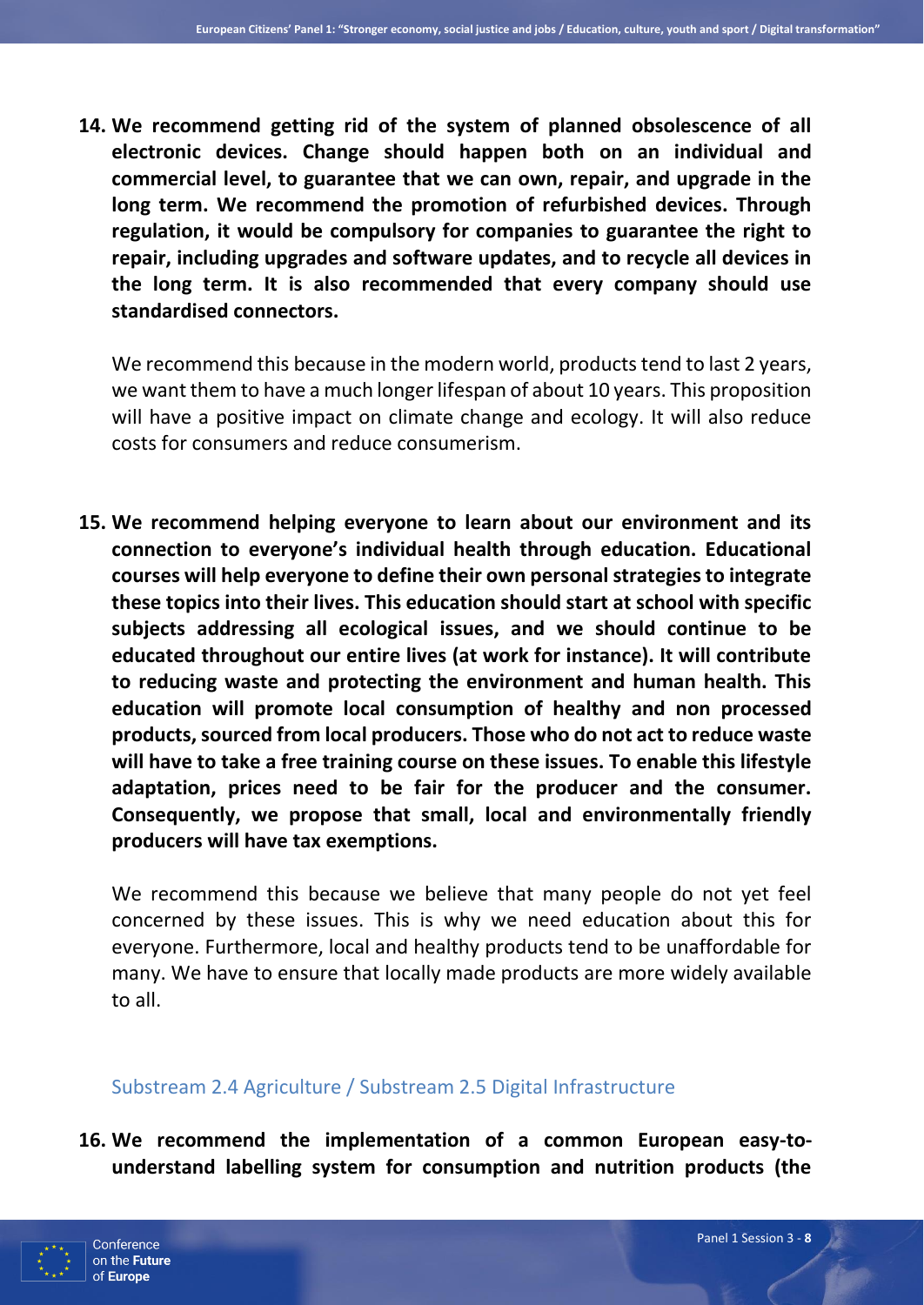**information would contain allergens, country of origin, etc), transparency about ongoing approval processes, digitalisation of product information through a standardised European app which would allow for more user friendly access and would provide additional information on products and production chain. We also see the need for a truly independent body that regulates food standards across the EU, that has legislative powers, so as to be able to apply sanctions.**

We recommend this because EU citizens should expect the same standard of food. The integrity of food products is a necessity to ensure the safety of citizens. These recommendations have been made to enhance the approval monitoring and transparency of food production in a harmonised way.

**17. We recommend infrastructure to be a state asset to prevent the rise of telecommunications and internet service monopolies. It should be a right to have access to the internet, it should be a priority to bring internet connection to 'whitezones / dead zones' (areas with no internet access). Children and families are a priority when it comes to accessing the internet and hardware, particularly in terms of education, and especially in times of a pandemic. An initiative is needed to help support remote working, such as office spaces with access to a reliable, fast internet connection and digital training.**

We recommend this because we must ensure that the digital transformation is done in an equitable manner. Access to the internet is fundamental to democracy and is a right of all European citizens.

**18. We recommend local insects to be respected and protected against invasive species. We also propose to incentivise and advocate for new construction developments to have obligatory green spaces. We call for the introduction of biodiversity as a mandatory subject in schools through the use of curricular activities, e.g. through practical activities. It is important to highlight awareness for biodiversity through the use of media campaigns and incentivised 'competitions' across the EU (local community scale competitions). We recommend the establishment of binding national targets across the EU Member States for reforestation of native trees and local flora.**

We recommend this because biodiversity is key for the environment, the quality of life and to combat climate change.

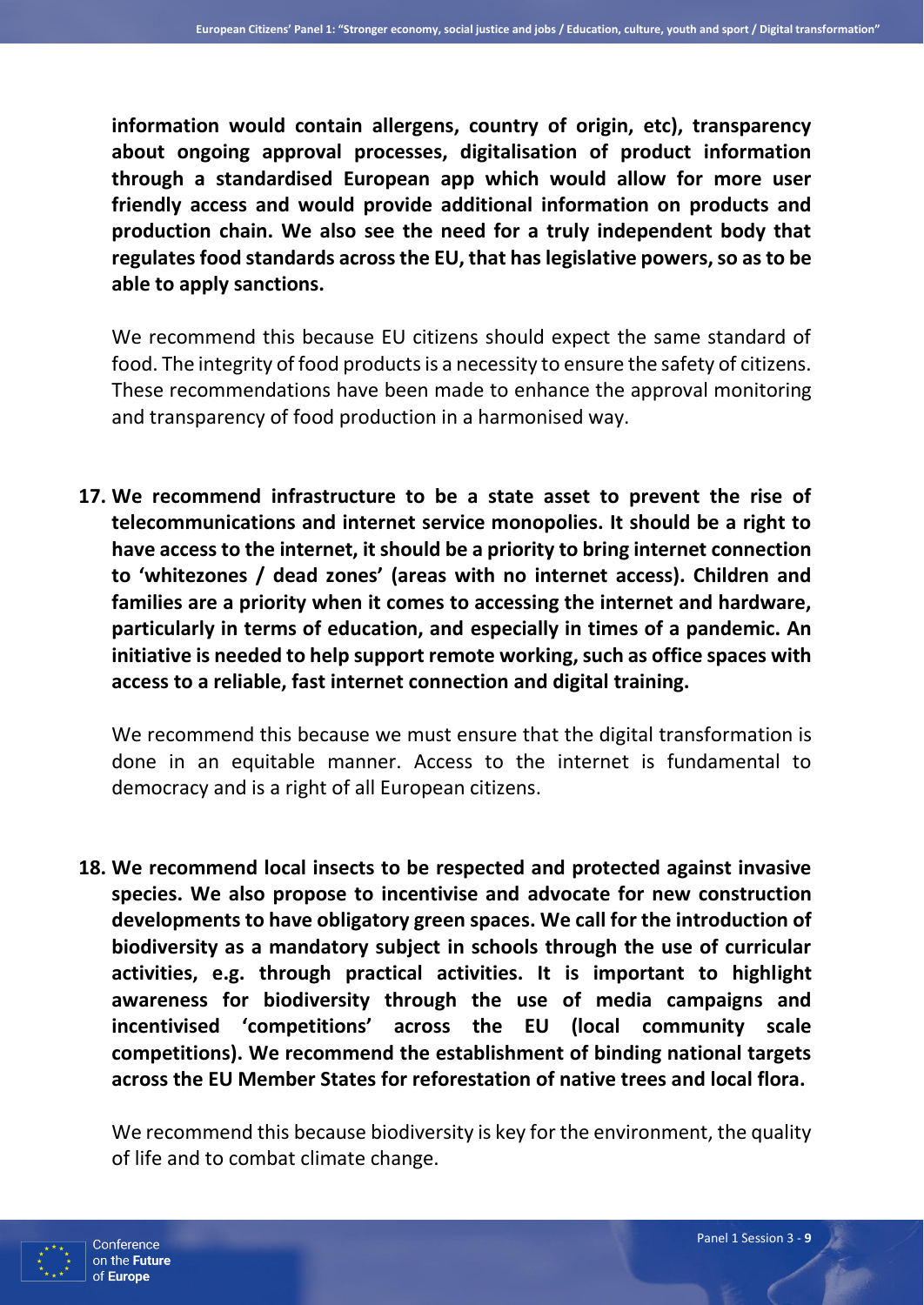## Stream 3: A Just Society

#### Substream 3.1 Social Security

**19. We recommend promoting social policies and equality of rights, including health, harmonised for the entire EU, which take into consideration agreed regulations and the minimum requirements throughout the territory.** 

We recommend this because there are big disparities between Member States regarding social policies that need to be reduced to achieve a decent life for all citizens, and to carry out the care and support needed by vulnerable people for various reasons (health, age, sexual orientation, etc.).

**20. We recommend promoting research in social matters and health in the EU, following priority lines that are considered to be of public interest and agreed on by the Member States, and providing the appropriate funding. We need to reinforce collaboration across fields of expertise, across countries, centres of studies (universities, etc.).** 

We recommend this because there are many areas in which we need to advance and deepen our knowledge. The pandemic experience shows us an example in which research is essential to improve life and in which public-private and government-to-government collaboration is essential and financial support is necessary.

**21. We recommend the EU should have stronger competences in social policies to harmonise and establish minimum rules and pension benefits across the EU based on a thorough diagnosis. Minimum pension needs to be above the poverty line of the country. The retirement age should differ based on categorisation of professions with mentally and physically demanding professions being able to retire earlier. At the same time, there should be a guaranteed right to work for the elderly who wish to continue working on a volunteer basis.** 

We recommend this because life expectancy is increasing and the natality is reducing. The European population is ageing which is why we need to take further measures to avoid the risk of marginalisation of elderly and ensure their decent life.

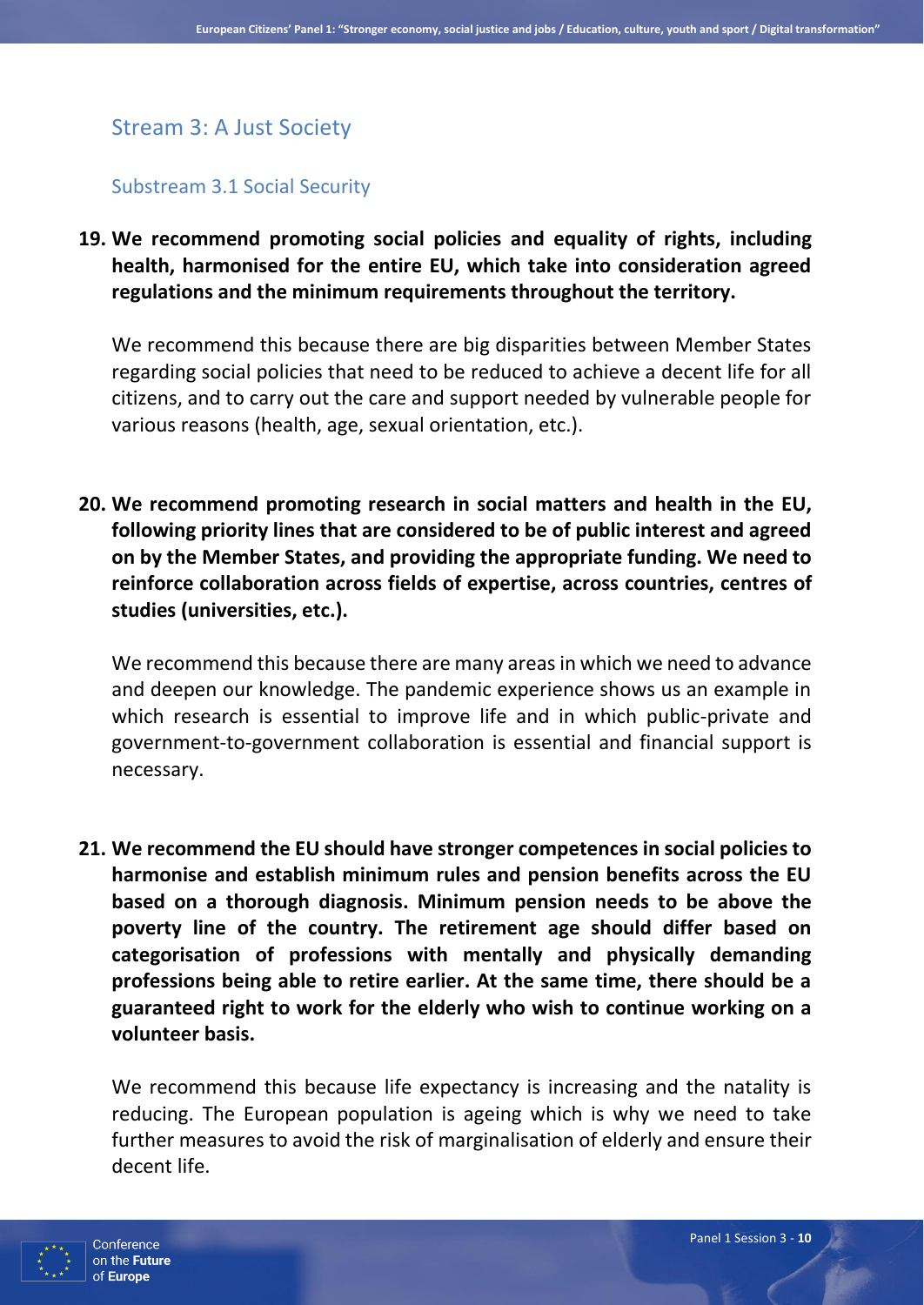**22. We recommend a set of agreed measures to encourage an increase in the birth rate as well as to ensure appropriate childcare. These measures include, among others, affordable and accessible childcare (at the workplace, overnight, reducing the VAT on child equipment), housing, stable work, supporting motherhood, specific support and protection of work for young people and parents and supporting mothers and fathers with access to knowledge at the return to work.** 

We recommend this because the low birth rates in the EU stand out which further contributes to the ageing of the European population and on which immediate measures should be taken. The proposed set of measures aims to ensure stability for young families necessary to provide for children.

## **23. We recommend to guarantee social and health care for the elderly at home as well as in nursing homes. In addition, there is a need for improved support for those who take care of elderly (relatives).**

We recommend this because life expectancy is increasing and the natality is reducing, the European population is ageing which is why we need to take further measures to avoid the risk of marginalisation of elderly and ensure their decent life.

## **24. We recommend the EU should support palliative care and assisted death [euthanasia] following a concrete set of rules and regulations.**

We recommend this because it would reduce the pain of the patients and families and it would ensure a decent end of life.

#### Substream 3.2 Equal Rights

**25. We recommend the EU to support targeted access to decent social housing for citizens, according to their specific needs. Financial effort should be shared among private funders, landlords, housing beneficiaries, Member State governments at central and local levels, and the European Union. The aim should be to facilitate the construction/repairing of the existing social housing stock, including by cooperative association, rental, and purchase. The support** 

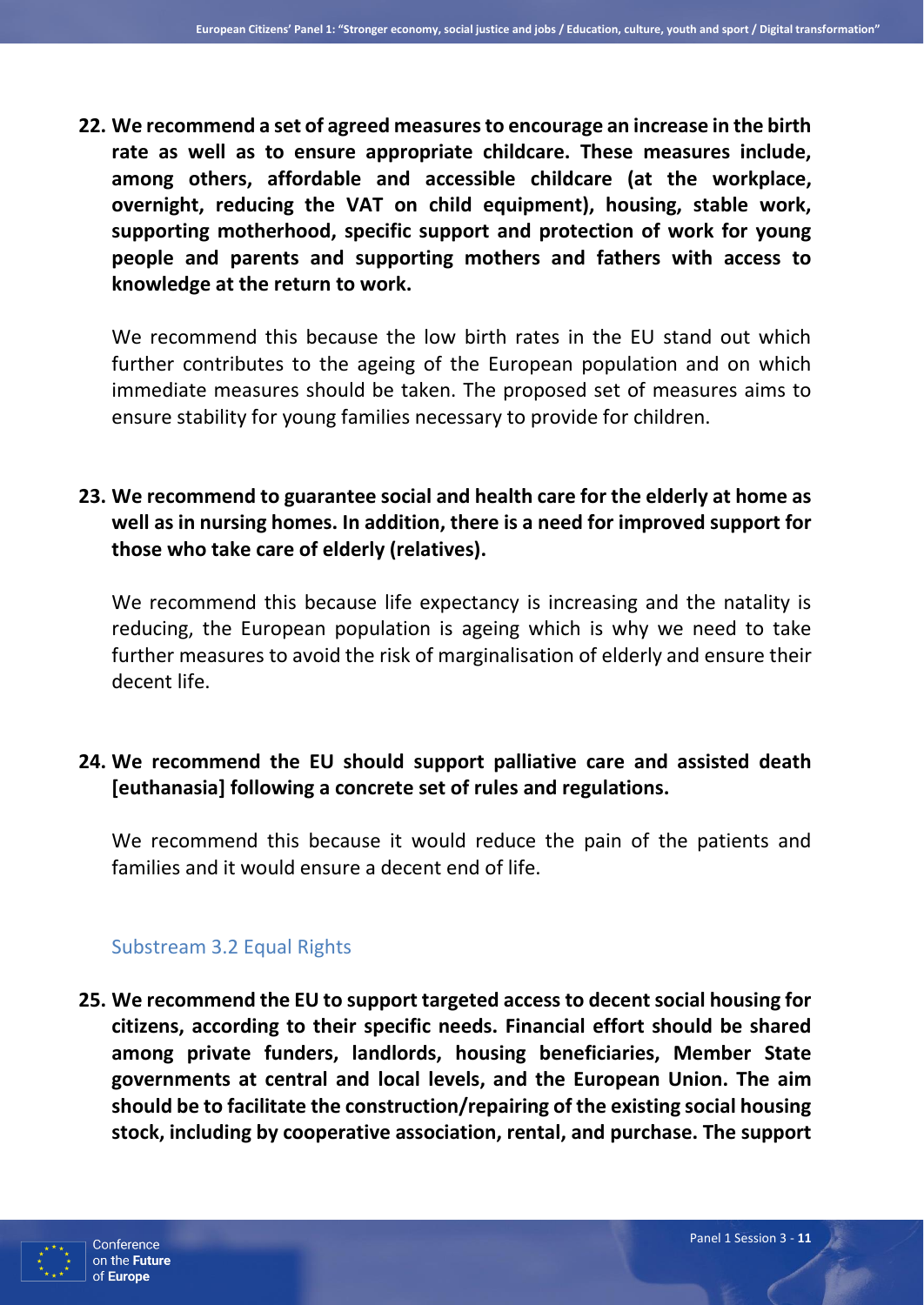**should be granted based on clear criteria (e.g., the max. surface/person to be subsidised, incomes of the beneficiaries etc.).**

We recommend this because improved housing access would ensure that EU citizens benefit from tangible equal rights. It would help to ease social tensions. While the EU is mainly called upon to oversee the support mechanism, national and local authorities should more actively solve the housing problems.

**26. We recommend that the EU improves the regulation and uniform implementation of support measures for families with children in all Member States. Such measures include: increasing the length of parental leave, childbirth and childcare allowances.** 

We recommend this because we think that the measures would alleviate the demographic problem that the EU is facing. They would also improve gender equality between parents.

**27. We recommend that the EU takes action to guarantee that all families enjoy equal family rights in all Member States. Such rights include the right to marriage and adoption.**

We recommend this because we think all EU citizens should enjoy equal rights, including family rights. The family is the basic form of social organisation. A happy family contributes to a healthy society. The recommendation aims to ensure that all citizens enjoy family rights regardless of their gender, adult age, ethnicity, or physical health condition.

#### Substream 3.3 Fairness / Substream 3.4 Access to Sports

**28. We recommend that the 2020-2025 EU Gender Equality Strategy is strongly prioritised and incentivised as an urgent matter that is effectively addressed by Member States. The EU should (a) define indicators (i.e. attitudes, salary gap, employment, leadership, etc.), monitor the strategy yearly and be transparent with the achievements; and (b) put an Ombudsman in place to get feedback directly from citizens.**

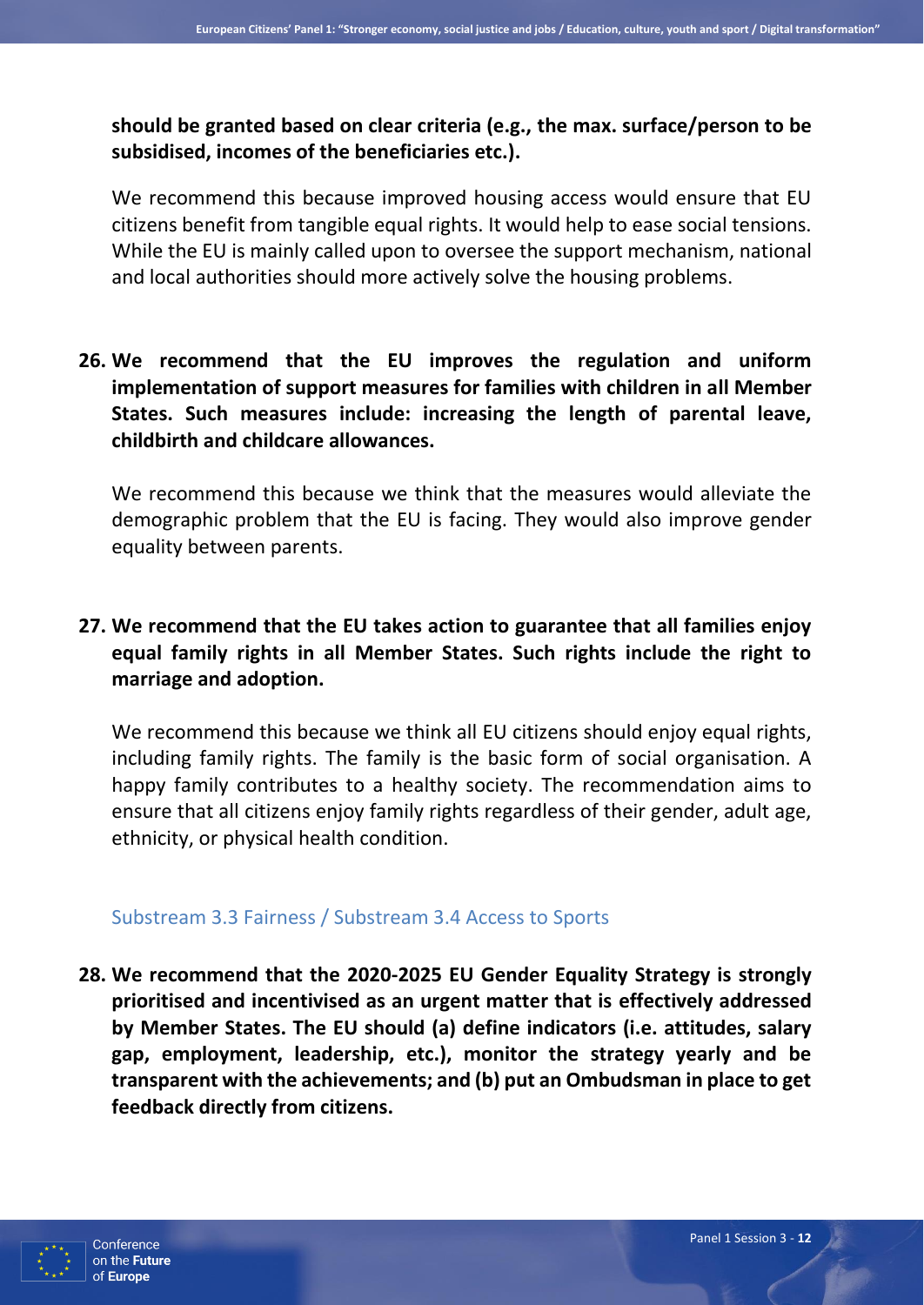We recommend this because we think that gender equality is far from what we would like to see in the EU. There should be harmony in gender equality and civil rights at European level, so that they are achieved in all countries, and not only in the ones with a stronger compromise with the topic. We value the presence and contribution of women in power positions, and in any kind of profession, in order to have a diverse and fulfilling EU. Women are disadvantaged in many situations (even in the case they have good/ higher education or other privileges), so such a strategy is strongly needed.

**29. We recommend that the EU promotes and raises awareness of sports and physical activity in all Member States due to its health benefits. Sport and physical activity should be included within social, physical and mental health, education and labour policies (i.e. promote sports and/or physical prescription by doctors and, when done, guarantee access to sports facilities; 1 hour of working time/week for physical activity, etc.).**

We recommend this because it is an investment in the long term. Investing in sport and physical activity reduces costs and burdens to health services. For example, sport and physical activity as a health intervention would shorten treatment periods and make the treatment more effective. This is already being implemented successfully in some countries like Germany. Sports are a way to build values like commitment, effort, self-esteem, respect or companionship. Sedentary lifestyles are now more common than previous generations due to more desk jobs, and/or change habits in leisure among others.

**30. We recommend that the EU should obligate every Member State to have a defined minimum wage related to the cost of living in that state and is considered a fair salary that can allow minimum life conditions, over the poverty line. Each Member State must monitor this.** 

We recommend this because it is not fair that you cannot reach the end of the month if you are working. Fair salaries should contribute to life quality at a social level. Unfair wages have a high cost for the states (security, tax avoidance, higher social costs, etc.).

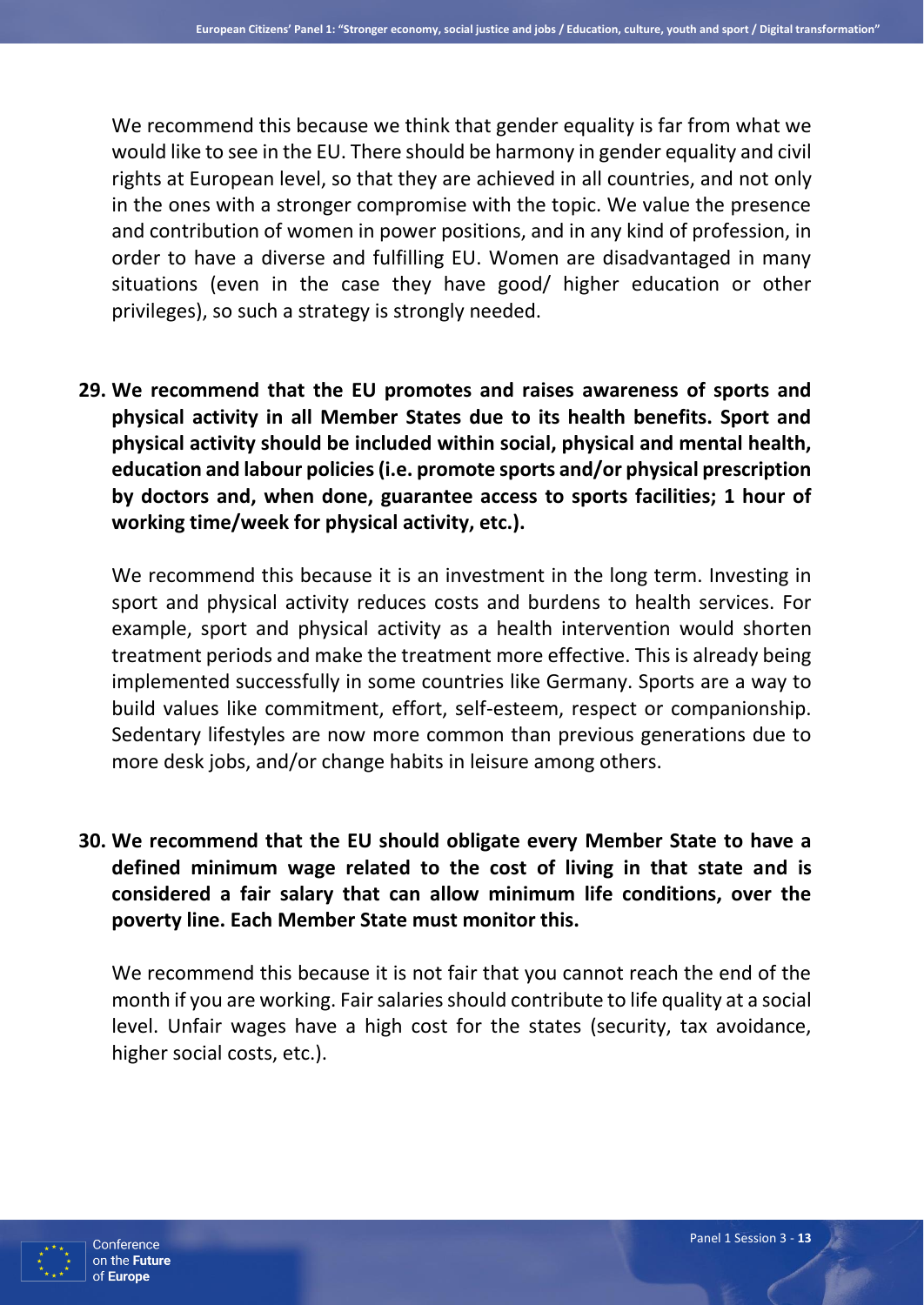## **31. We recommend tax harmonisation in the Member States within the EU (to avoid tax havens within EU, and to target offshoring within Europe), and a tax incentive to discourage offshoring of jobs outside of Europe.**

We recommend this because we are worried about the impact of offshoring jobs outside of Europe, and this would prevent tax competition between Member States of the EU.

# Stream 4: Learning in Europe

## Substream 4.1 European Identity / Substream 4.2 Digital Education

## **32. We recommend promoting multilingualism from an early age, for example, starting in kindergarten. From elementary school onwards, it should be mandatory that children reach a C1 level in a second active EU language other than their own.**

We recommend this because multilingualism is a tool that connects people and is a bridge to other cultures, as it makes other countries and their cultures more accessible. It strengthens European identity and intercultural exchange. It is important to get to know the other cultures in the context of the European Union. Therefore, being able to converse in two languages at a great level would help create a common European identity and understanding of other European cultures. The EU must ensure that there is close cooperation between itself and educational institutions to develop successful educational outcomes. In addition, there needs to be a dedicated program (e.g digital platforms, expanded Erasmus+ programs, etc.) to exclusively promote multilingualism. The current European Schools can serve as a model in this regard. The EU should establish more such schools and actively promote them.

## **33. We recommend that the EU raises more awareness about the dangers of the internet and digitalisation for young people through the creation of a mandatory subject in elementary school. The EU should create tools and establish common training spaces for young people to learn together.**

We recommend this because the current initiatives or programs in this area are not sufficient. Moreover, many EU citizens are not aware of existing EU initiatives in these areas. Children are not sufficiently aware of the dangers of

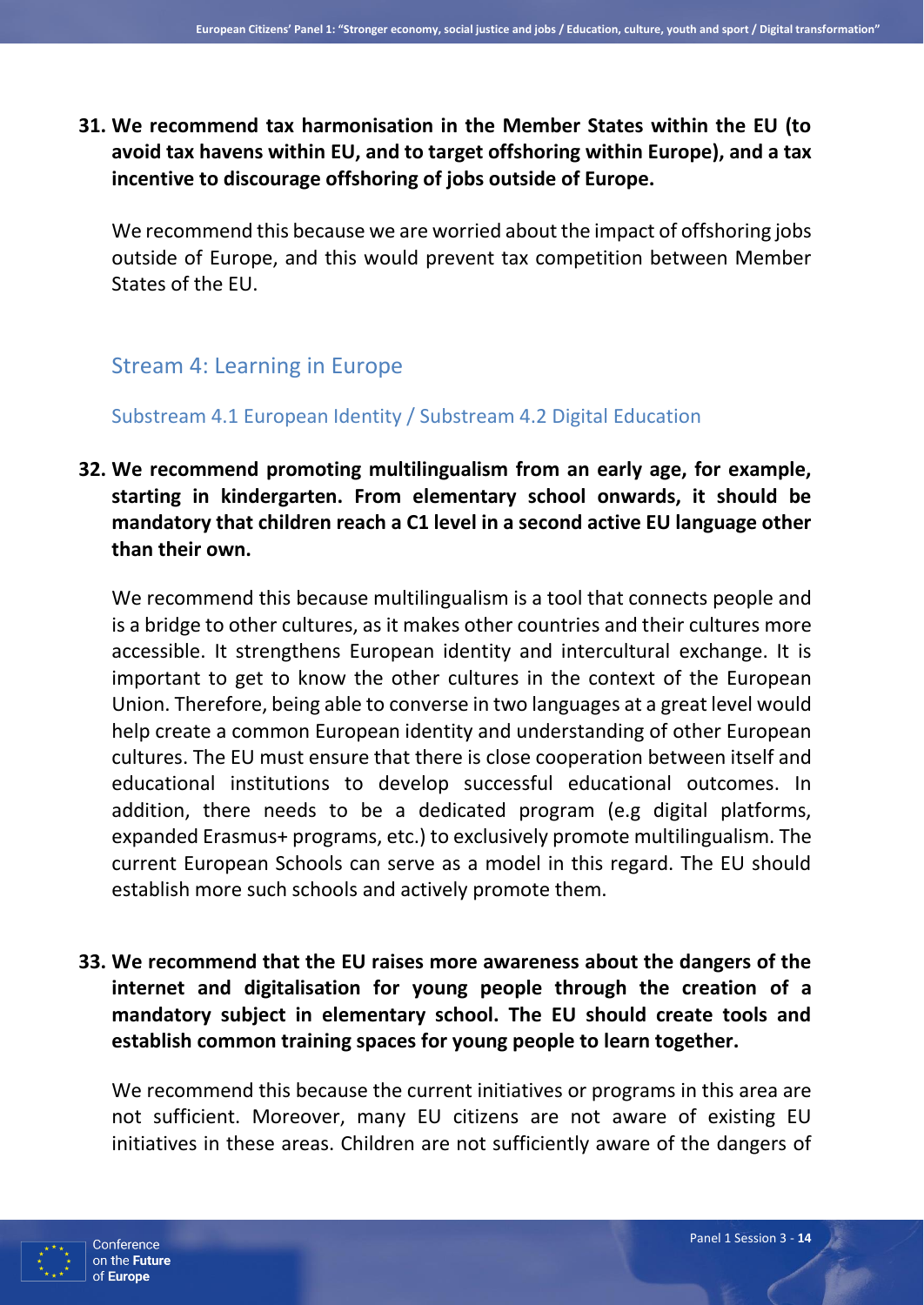the Internet, so we should do much more to promote and raise awareness amongst the younger generation.

**34. We recommend that the EU put effort into making technology more accessible to the older generation by fostering programs and initiatives, for instance in the form of classes tailored to their needs. The EU should guarantee the right to use digitalisation for those who wish it and propose alternatives for those who do not.** 

We recommend this because the EU should ensure that older people can participate in the digital world and that no one is discriminated against. Simplified tools should be introduced for generations that are not as experienced with the use of certain technologies in order to integrate them into today's world. We recommend that initiatives that already exist be better promoted, so that citizens are aware of those opportunities. The EU should not discriminate against the older generations concerning the use of computer tools. (As a side note, this means that citizens should be able to live their lives without being obligated to go through an internet network). The EU should organise and make free permanent assistance available to older generations to facilitate access to digital tools.

#### Substream 4.3 Cultural Exchange / Substream 4.4 Environmental Education

- **35. We recommend that the EU creates a platform on which teaching material about climate change, sustainability, and environmental issues will be made available for educational purposes. This information should be fact-based, checked by experts, and tailored to every Member State. The platform:**
	- **Should include lessons for multiple target groups; for example people who live in an urban or a rural context, for all age groups, and for all levels of prior knowledge,**
	- **Must be available to all Member States and should be easily accessible,**
	- **In its implementation it should include a plan for promotion; this should be done in collaboration with relevant companies,**
	- **Could be made available together with a funding program to support the usage of, and implementation, of the information on the platform. This funding should also provide support for field trips to show relevant real life examples.**

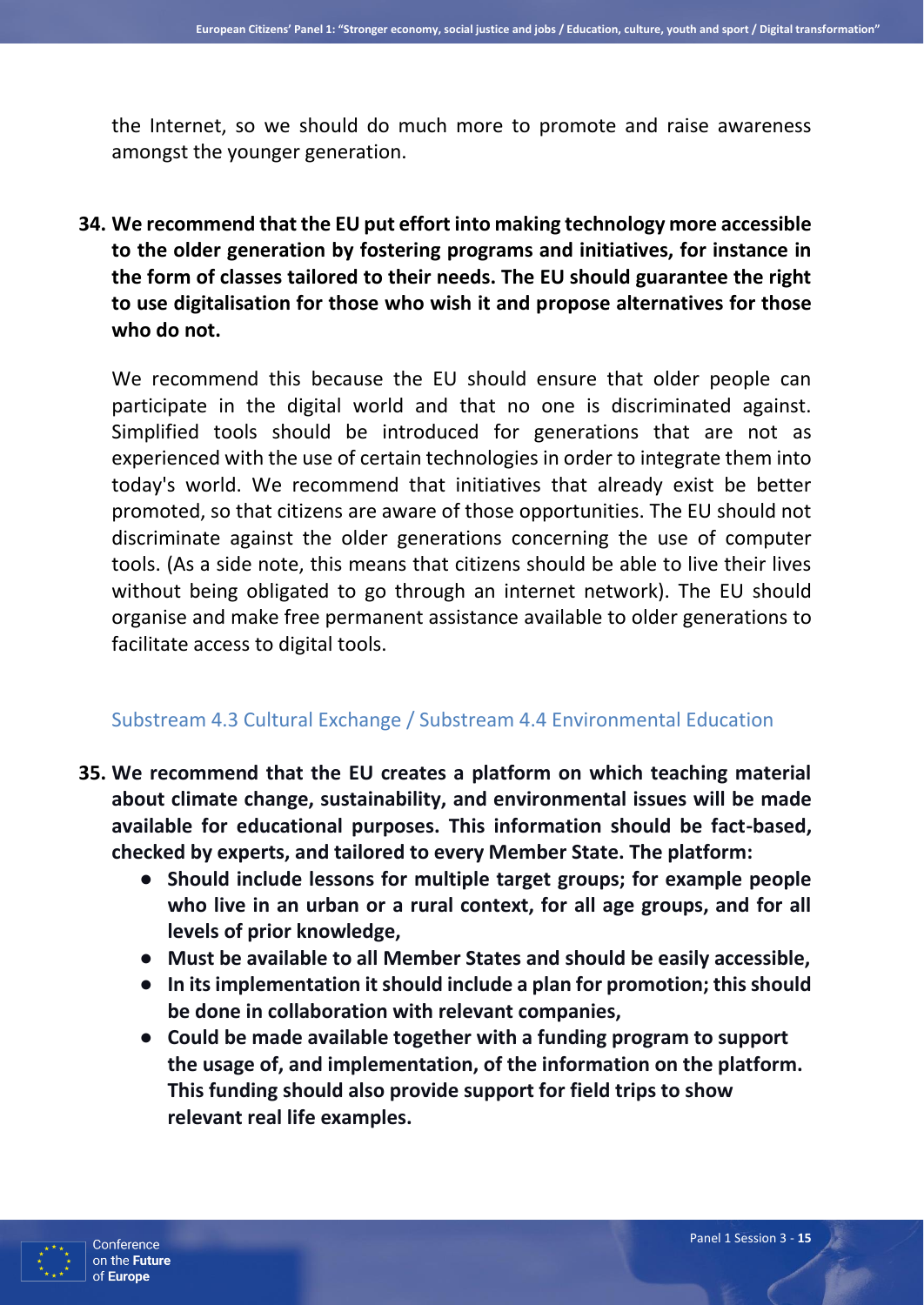We recommend this because people of all ages need access to fact-based information on how to address climate change, sustainability, and environmental issues. Important concepts, e.g. the ecological footprint, must be understood by everyone, particularly young people, since what we learn as children is used throughout our lives. These topics are complex and misinformation is widespread. We need a source that is trustworthy and the EU has the credibility and resources to provide this. This is also important because knowledge levels and easy access to credible information differs across Member States.

**36. We recommend that the EU prioritise making exchange programs accessible for all (age groups, Member States, levels of education, and people with different financial capabilities) and allow for exchanges or internships between sectors, countries, educational institutions, cities, and companies. The EU should be responsible for initiating, mediating, and funding cultural and social exchanges across the EU - both physically and digitally. The EU must actively promote these initiatives and target people who are not already aware of cultural and social exchange programs. The Conference on the Future of Europe, in which people were randomly selected, is the perfect example of a European exchange. We want more of this - but also initiatives of a smaller scale, as well as exchanges within sports, music, (social) internships, etc.**

We recommend this because it is important to create a feeling of togetherness and cohesion, and to advance tolerance for all our beautiful differences/different perspectives, as well as for the development of individual skills. In the process this will enable the development of friendships, mutual understanding, and critical thinking. We would like to promote the engagement of all members of our communities, even those that have not been involved in such initiatives to date.

## Substream 4.5 Quality, Finance and Access to Education / Substream 4.6 Harmonisation of Education

**37. We recommend that all Member States agree and adopt a certified minimum standard of education in core subjects commencing in primary school. This is to ensure that all citizens have equal access to a standard quality of education, ensuring fairness and equality.**

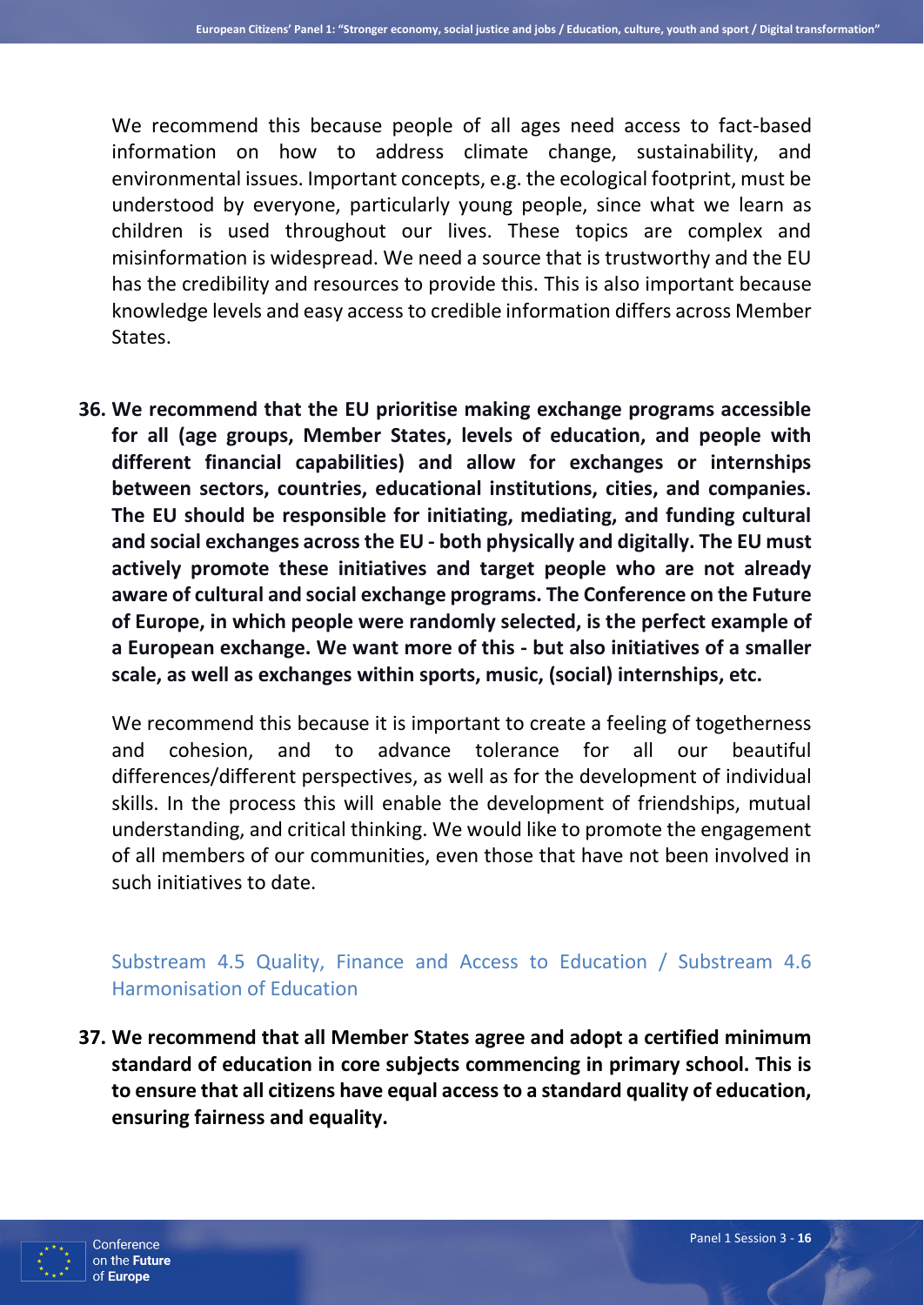We recommend this because:

- The presence of a minimum standard would give parents, teachers and students greater confidence in their education systems while leaving capacity for initiative and diversity.
- If implemented our recommendation would reinforce and strengthen a common European identity, fostering togetherness, unity and sense of belonging.
- Implementation of this recommendation would generate greater cooperation and exchange between schools across the EU and this would improve relations between teaching staff and pupils and assist greatly with exchange programmes.
- **38. We recommend that English is taught, to a certifiable standard, as a core subject in primary schools across all EU Member States in order to facilitate and strengthen the ability of European citizens to communicate effectively.**

We recommend this because:

- This would provide greater unity and equality through increasing citizens' abilities to communicate with each other and support a stronger common European identity.
- This would allow for a broader, flexible and more accessible labour market allowing citizens the confidence to work and communicate in all other Member States providing greater personal and professional opportunities.
- A commonly held European language could be achieved in a very short period of time were this to be implemented.
- The use of a common language expedites information sharing which would benefit cooperation, reacting to crises together, aid humanitarian efforts and bring Europe and Europeans closer.

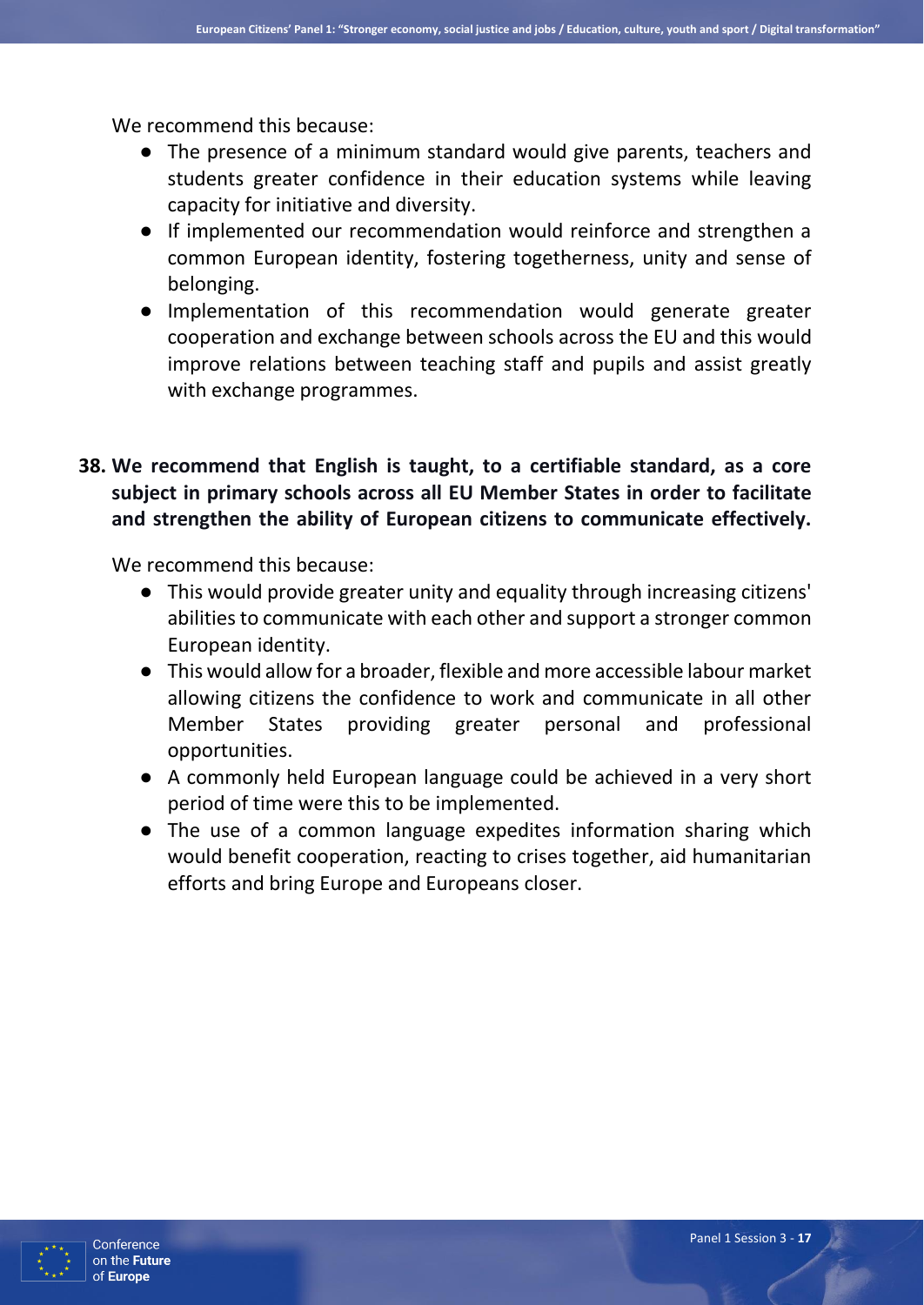# Stream 5: An Ethical and Safe Digital Transformation

## Substream 5.1 Democratisation of Digitalisation / Substream 5.2 Cyber Security

- **39. We recommend that the EU should have more powers to deal with illegal content and cyber criminality. We recommend the strengthening of capacities in Europol/the European Cybercrime Centre including:** 
	- **Increased financial resources and manpower**
	- **Ensuring punishment in similar ways in each country**
	- **Ensuring that enforcement should be quick and effective**

We recommend this to guarantee freedom on the Internet, while ensuring that discrimination, abuse and harassment are punished. We support the idea of having a European public body because we do not want to leave the regulation of online platforms solely to private companies. Online platforms have to take responsibility for the content that is distributed, but we want to make sure that their interests do not come first. The regulation of content and the prosecution of those responsible must be effective and swift, so that it also has a deterrent effect on the criminals.

**40. We recommend that the EU should invest in high-quality and innovative digital infrastructures (such as 5G being developed in Europe) in order to ensure Europe's autonomy and prevent dependence on other countries or private companies. The EU should also pay attention to investment in underdeveloped regions of the EU.**

We recommend this because digital infrastructure plays a vital role in Europe's economy and in facilitating everyday life in Europe. Europe therefore needs high quality digital infrastructure. If Europe is dependent on others it may be vulnerable to negative influences by private companies or foreign countries. Europe should therefore invest in digital infrastructures to improve its autonomy. It is also important to ensure digital inclusion by making sure that less digitally developed regions receive investment.

**41. We recommend that the EU promotes education on fake news, disinformation, and online safety across Europe's schools. It should draw on examples of best practices from across the EU. The EU should establish an organisation specifically to promote this work and to provide** 

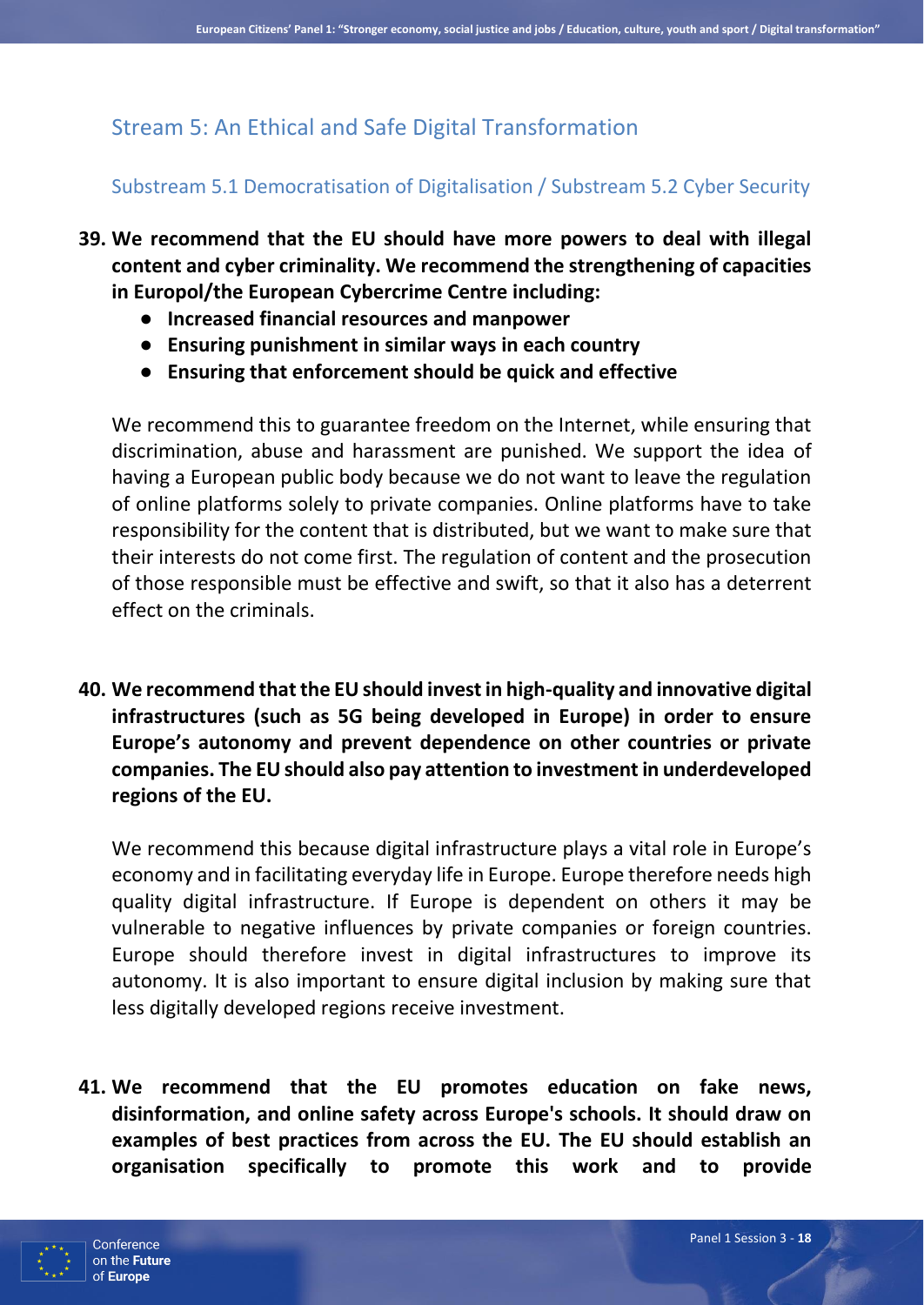**recommendations to education systems. It should also promote non-formal education as well as innovative and creative teaching techniques (e.g. participative games).**

We recommend this because introducing lessons on online safety and digital safety literacy (dealing with online scams, false information etc.) at school are important to give everyone the tools to protect themselves from online threats. It is important to target the younger generation as they are very exposed to online threats. Schools can also communicate with parents to promote good practices. This course can draw from examples of best practice across Europe (e.g. such as Finland) while also being adaptable for each country's needs.

#### Substream 5.3 Data Protection

**42. We recommend further limiting the misuse of data by 'data giants' through better enforcement of GDPR (General Data Protection Regulation) and creating more standardised mechanisms throughout the EU and by ensuring that even non-European companies that operate in the EU comply with it. The improvement should require clear and short explanation of terms of use to avoid ambiguity, provide more information on how and by whom it will be used, avoiding default consent to re-use and resell of data. It should ensure that data is permanently deleted when a citizen requests it. It also should improve enforcement of consistent compliance around profiling of individuals based on their online activities. We propose two types of sanction: a fine proportional to the company's turnover, limitations of company's operations.**

We recommend this because currently there is very limited transparency on what kind of data is collected, how it is processed, and to whom it is sold to. We need to further limit the abuse of power by data giants and make sure that consent citizens give for data processing is well-informed.

**43. We recommend creating an independent pan-EU agency that would have to clearly define intrusive behaviour (e.g. spam) and create guidelines and mechanisms for how citizens can opt-out and revoke data, especially from third parties. It must have a mandate to identify and sanction fraudsters and non-compliant organisations. It should work on ensuring compliance with the EU regulations for non-EU based entities operating in the EU. It would be funded by the EU institutions and composed of a mixed council of independent** 

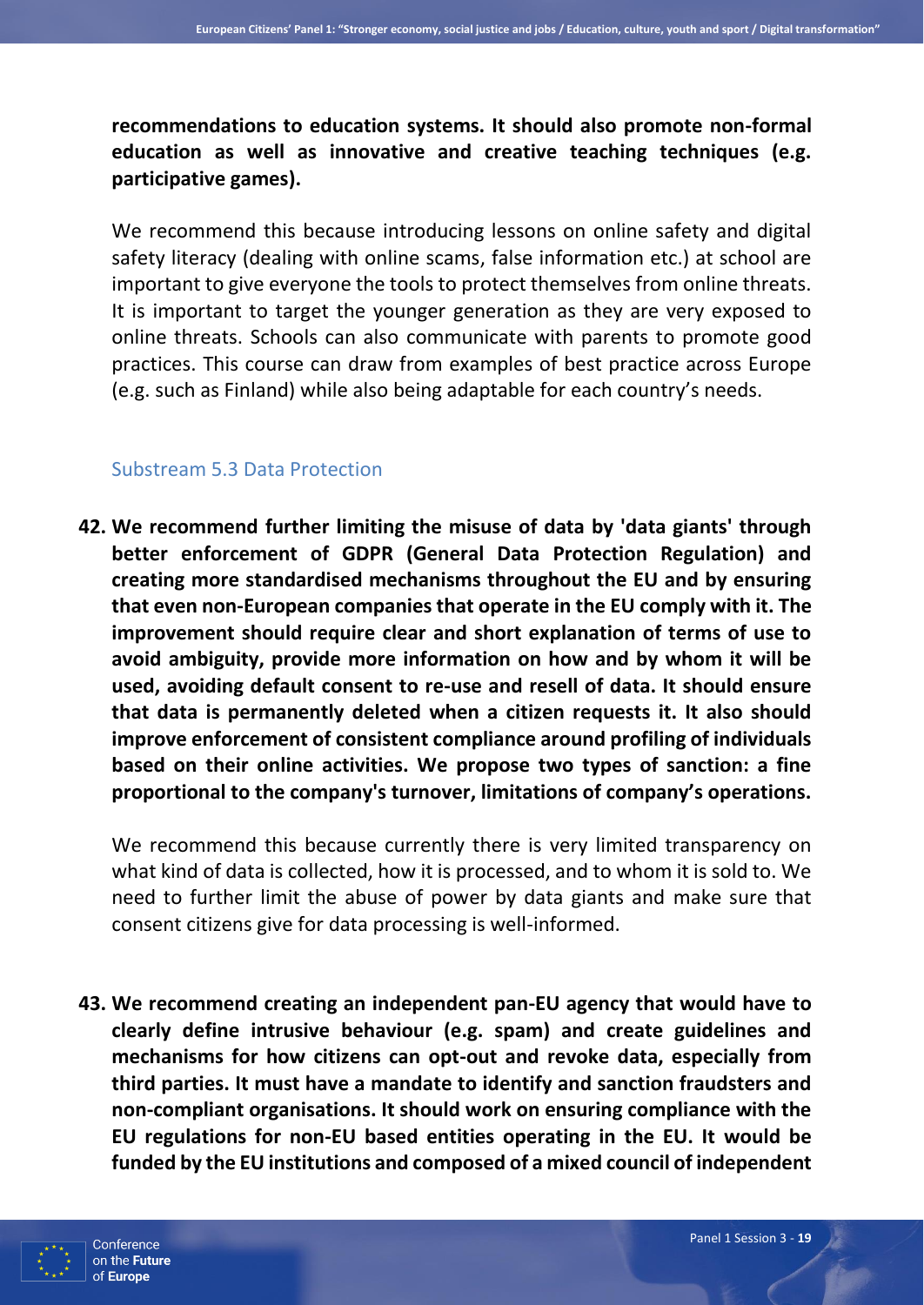**bodies (i.e. experts from universities and entities representing professionals). It should have a rotation praesidium. We propose two types of sanctions: a fine proportional to the companies' turnover, limitations of companies' operations.**

We recommend this because there is no central agency with a strong mandate that can help citizens especially when they have an issue and need help, advising, or support. There are no clear and mandatory rules for companies to follow and sanctions are either not enforced or negligible for the companies.

**44. We recommend creating an EU certification system that would reflect compliance with GDPR (General Data Protection Regulation) in a transparent way and it should ensure that information on data protection is presented in an accessible, clear, and simple way. This certificate would be mandatory and visible on websites and platforms. This certificate should be issued by an independent certifier at European level, possibly existing or specially created, which is not linked to national governments or the private sector.**

We recommend this because there is currently no or little transparency about how well data is protected by each company and users / customers cannot make informed choices.

**45. We recommend better explaining GDPR (General Data Protection Regulation) and improving communication around it by creating standard text on compliance that uses simple and clear language understandable by everyone. This text should present a core message and/or core principles. The process of providing consent should be more visual (i.e. like an App that asks explicit permission for access on the phone). It should be accompanied by an information campaign (including on TV) and consistently providing mandatory courses (at least those who work with data) and advising those who need assistance.**

We recommend this because at the moment, the language of GDPR is too vague and technical, the amount of information is overwhelming, and is not accessible for everyone. The communication is also not similar across different countries and it often excludes different cohorts mainly elderly people and non-digital natives.

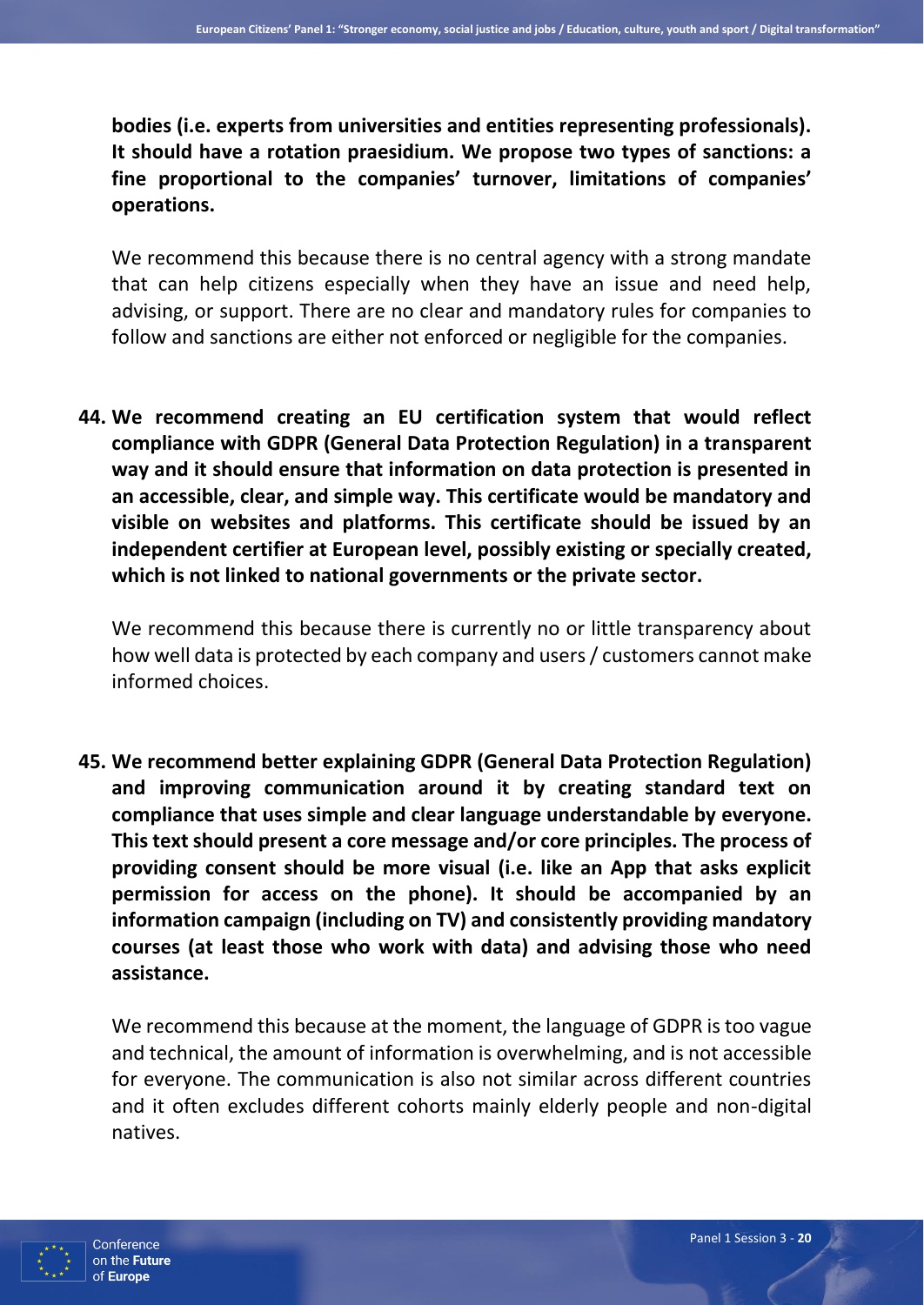#### Substream 5.4 Healthy Digitalisation

- **46. We recommend that the EU addresses the problem of 'fake news' through two means:**
	- **Legislation for social media companies to implement machine-learning algorithms that can highlight the trustworthiness of information on social media and new media, providing the user with sources of factchecked information. We recommend that the algorithms are kept in check by experts to ensure their well-functioning;**
	- **The implementation of a digital platform that rates the information from traditional media (e.g. television, printed press, radio) independently from political and economic interests, and informs citizens about the quality of the news without applying any kind of censorship. The platform should be open to public scrutiny and adhere to the highest standards of transparency, and the EU should ensure that the dedicated funding is used for the intended purposes.**

We recommend this because different types of media need to be addressed and we believe that sanctions or removing content could lead to censorship and infringe on freedom of expression and freedom of the press. We recommend that experts check and monitor the proper functioning of the algorithm to ensure its proper working. Finally, we recommend that the platform should be apolitical and independent to ensure transparency and freedom of expression. Furthermore, since it is impossible to completely get rid of fake news, providing these tools to citizens will help to diminish their effects in Europe.

- **47. We recommend that the EU implements different actions in order to ensure a healthy use of internet:**
	- **First of all, the EU must address the lack of infrastructures and devices that prevents citizens from accessing the Internet.**
	- **Then, we also recommend that the EU encourages the Member States to implement training about the internet and its risks for all age-groups. This could be done by introducing classes in schools for children and young people, and creating different programs and curricula to reach adult and elder citizens. The content of these classes should be decided at the European level by a group of independent experts.**
	- **Finally, we demand that the EU takes all the necessary measures to ensure that the digitalisation of society does not leave out older people, ensuring that essential services can also be accessed in person.**

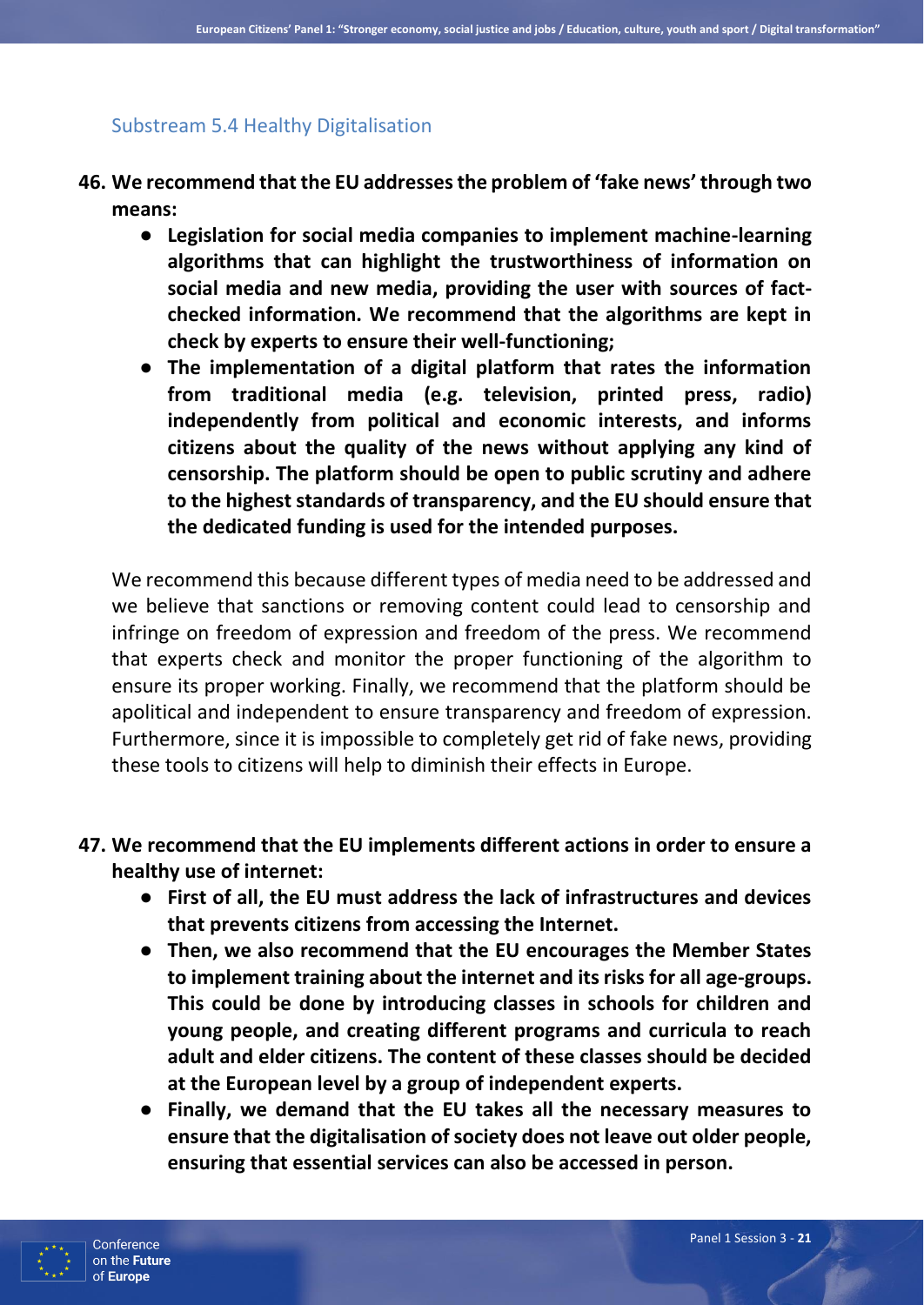● **The EU should ensure that the dedicated funding is used by the Member States for the intended purposes.**

We recommend this because there is a lack of infrastructure and hardware (e.g. devices) in some places in Europe, and connection needs to be ensured before educating citizens, as we know there are certain regions and profiles that have limitations on internet access. We recommend classes in order to help children achieve digital literacy, to include other programs to help older generations in this digital transformation and to take the needed measures to reassure that elderly population's rights are not diminished by the digital transformation.

**48. We recommend that the European Union promotes the education of citizens in every Member State to improve critical thinking, scepticism and factchecking in order to teach them how to evaluate independently whether a piece of information is trustworthy or not. This should be implemented in basic education as a specific class and it should also be offered in other public spaces for citizens of all ages that willingly want to profit from this training. The EU should ensure that the dedicated funding is used by the Member States for the intended purposes.**

We recommend this because we think that it is impossible to completely get rid of fake news, so this training will help the citizens to recognise them by themselves. By doing so, the effects of fake news on society and on the citizens themselves will be lessened. This would also give the individuals more agency, rather than depending on the institutions to acquire reliable information.